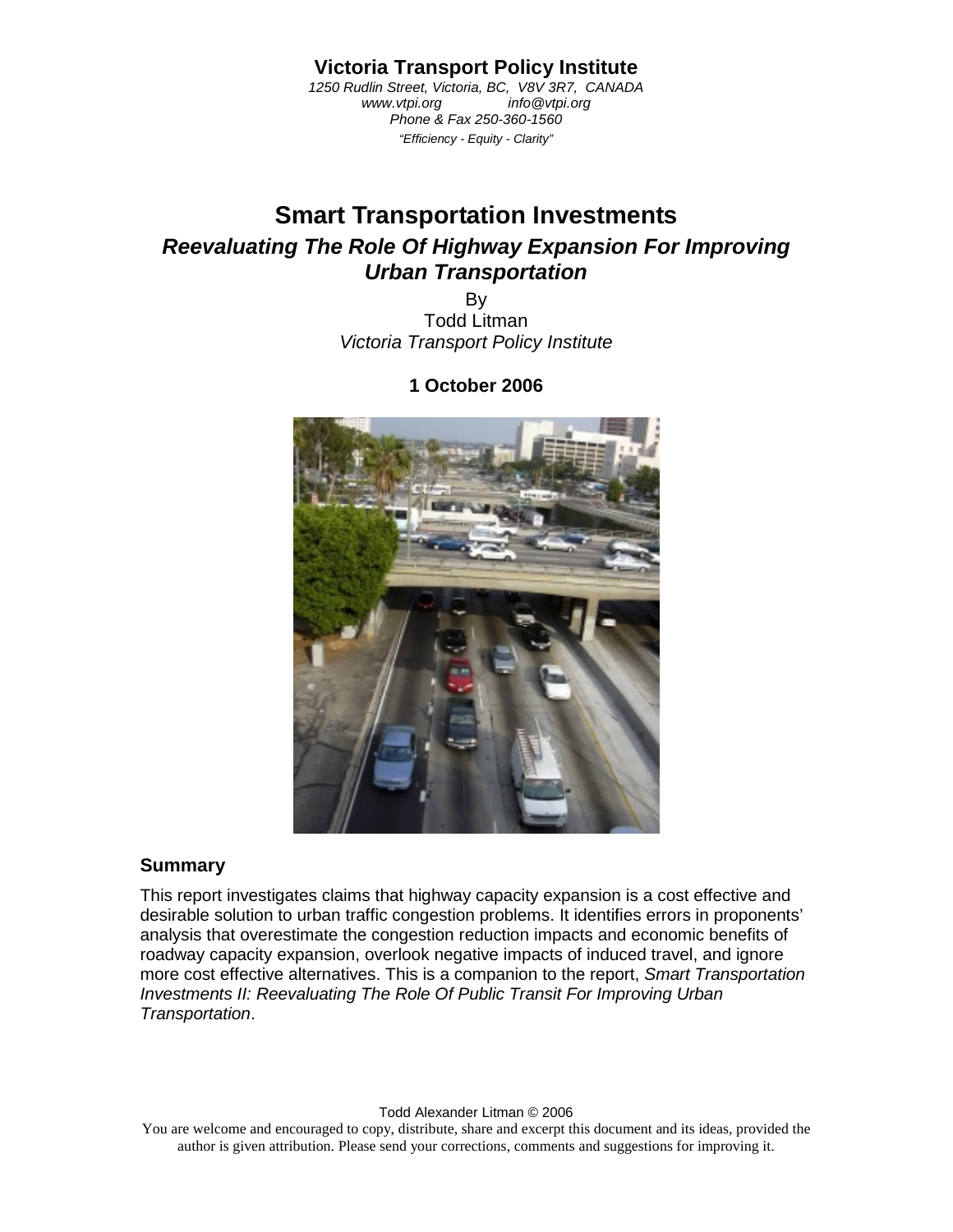### **Introduction**

Recent publications argue that expanding urban highways is a cost effective and desirable way to reduce traffic congestion (TDA, 2003; AHUA, 2004; Cox and Pisarski, 2004; Hartgen and Fields, 2006). They claim that highway expansion provides *congestion relief*, a seductive term since congestion is stressful and imposes economic costs. People understandably want *relief*. But this may be an example of a misguided solution that exacerbates the problem it was intended to solve and has undesirable unintended consequences.

As an analogy, consider the role laxatives should play relieving constipation. Laxatives are sometimes appropriate, but it is generally best to address constipation by changing diet (more fiber and liquids) and exercise (take a walk), because laxatives' effectiveness declines with frequent use, they can hide more severe diseases, and they can exacerbate other medical problems. A physician who prescribes laxatives without investigating why the patient is constipated or considering other solutions is guilty of malpractice.

Similarly, chronic traffic congestion is often a symptom of more fundamental community design problems, such as inadequate mobility options that force people to drive for every trip, and dispersed land use patterns that increase travel distances. Where this is true, expanding roads may reduce short term symptoms but exacerbate long term problems.

Although roadways projects (particularly safety and reliability improvements) can be an appropriate part of a city's transport program, continually expanding congested highways tends to be inefficient. The first highways in an area often provide large economic returns, but marginal benefits diminish as more capacity is added for the following reasons:

- The first highways projects are generally the most cost effective, because planners are smart enough to prioritize investments. For example, if there are several possible highway alignments on a corridor, those with the greatest benefits and lowest costs are generally built first, leaving less cost effective options for subsequent implementation.
- Interregional highways (those connecting cities) are generally constructed first. They tend to provide greater economic benefits and have lower unit costs than local highway expansion, due to numerous conflicts and high land costs in urban areas.
- Adding capacity tends to provide declining user benefits, since consumers are smart enough to prioritize trips. For example, if highways are congested consumers organize their lives to avoid peak automobile period trips. As highway capacity increases they travel more during peak periods, perhaps driving across town during rush hour for an errand that would be deferred, or moving further away from their worksite. Each additional vehicle mile provides smaller user benefits, since the most valued vehicle-miles are already taken.

This paper investigates claims that highway expansion is a cost effective way to reduce urban traffic congestion, and evaluates the role that roadway capacity expansion should play in improving transportation. This is a companion to the report *Smart Transportation Investments II: Reevaluating The Role Of Public Transit For Improving Urban Transportation* (Litman, 2006b).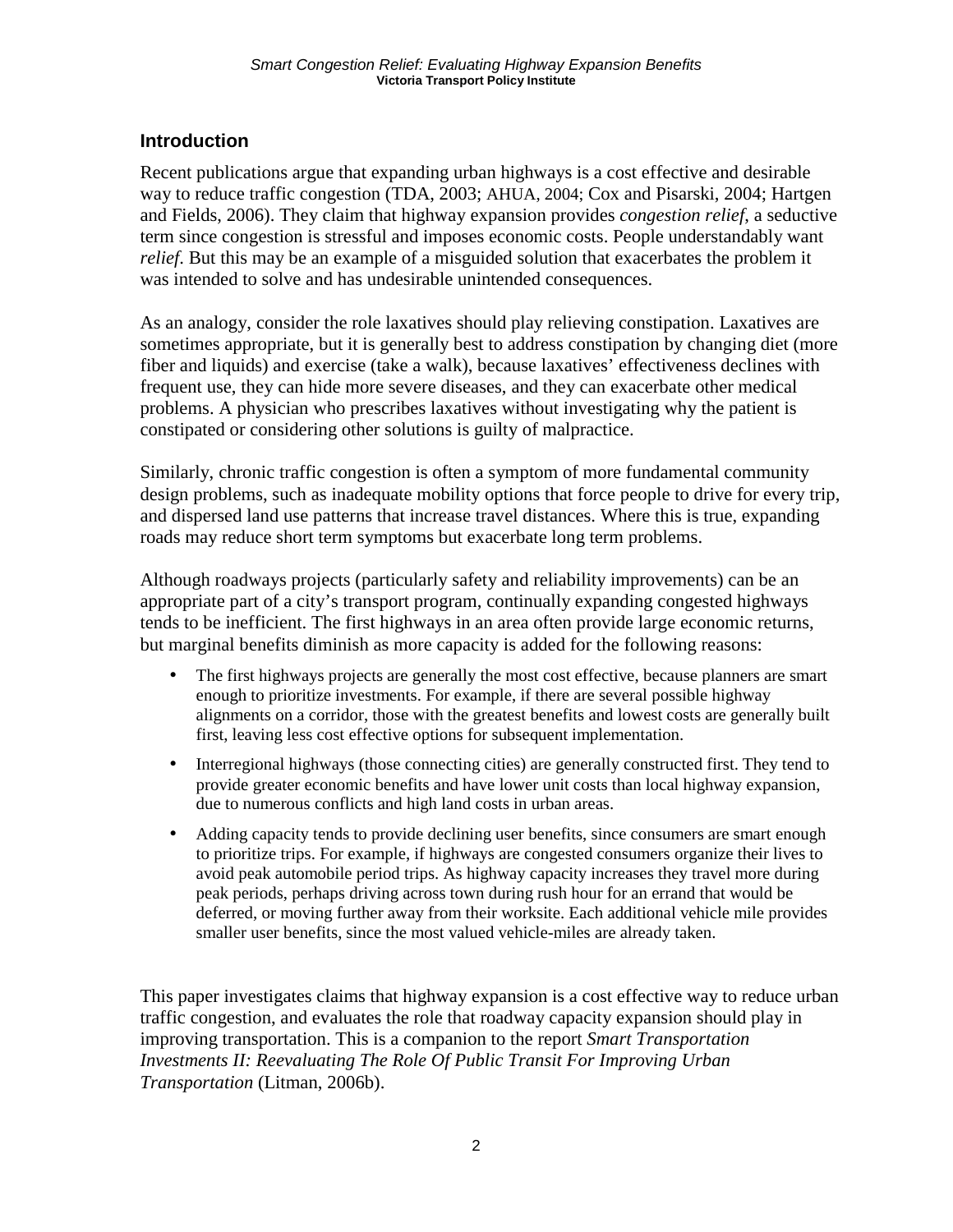### **Context**

Highway expansion advocates are responding to changes in transportation planning practices during the last two decades. Traditional transport planning is *reductionist*; individual organizations are expected to solve narrowly defined problems. For example, transport agencies (then called *highway departments*) were responsible for improving vehicle traffic flow, while transit agencies were responsible for providing mobility for non-drivers, and environmental agencies were responsible for reducing pollution emissions. This type of planning often results in organizations implementing solutions to problems within their mandate that exacerbate other problems facing society, and tends to undervalue strategies that provide multiple benefits.

Modern planning is more comprehensive, taking into account additional impacts and options. It measures transport system performance differently (Litman, 2003). Traditional planning primarily measures *vehicle traffic* using indicators such as roadway level of service (LOS) ratings, average traffic speeds, and travel time indices that only reflect roadway conditions. Planners increasingly evaluate transport based on *mobility* (the movement of people and goods) and *accessibility* (the ease of reaching desired goods, services and activities), which expands the range of possible solutions to transport problems. For example, measuring transport based on *mobility* allows improvements to alternative modes to be considered, and based on *accessibility* allows more accessible land use development to be considered as possible solutions to transport problems.

Highway expansion advocates contend that efforts to increase transport system diversity and encourage more efficient use of the transportation system have been tried and failed, or are harmful to users, and so advocate a return to older transportation planning practices that define transportation simply in terms of motor vehicle traffic.

There is an alternative narrative. During the last century the U.S. built an extensive roadway system that serves users relatively well. Motorists can drive to most destinations with relative convenience, comfort and safety, except under urban-peak conditions. The main transport problems in most urban communities are traffic congestion, inadequate mobility for non-drivers, and various external costs of motor vehicle traffic, including road and parking facility costs, accidents and pollution emissions, all problems reduced with improved travel options, more efficient travel behavior, and more accessible land use development. With a mature roadway system, it may be better to increase transport diversity and encourage efficiency rather than continuing to expand highway capacity.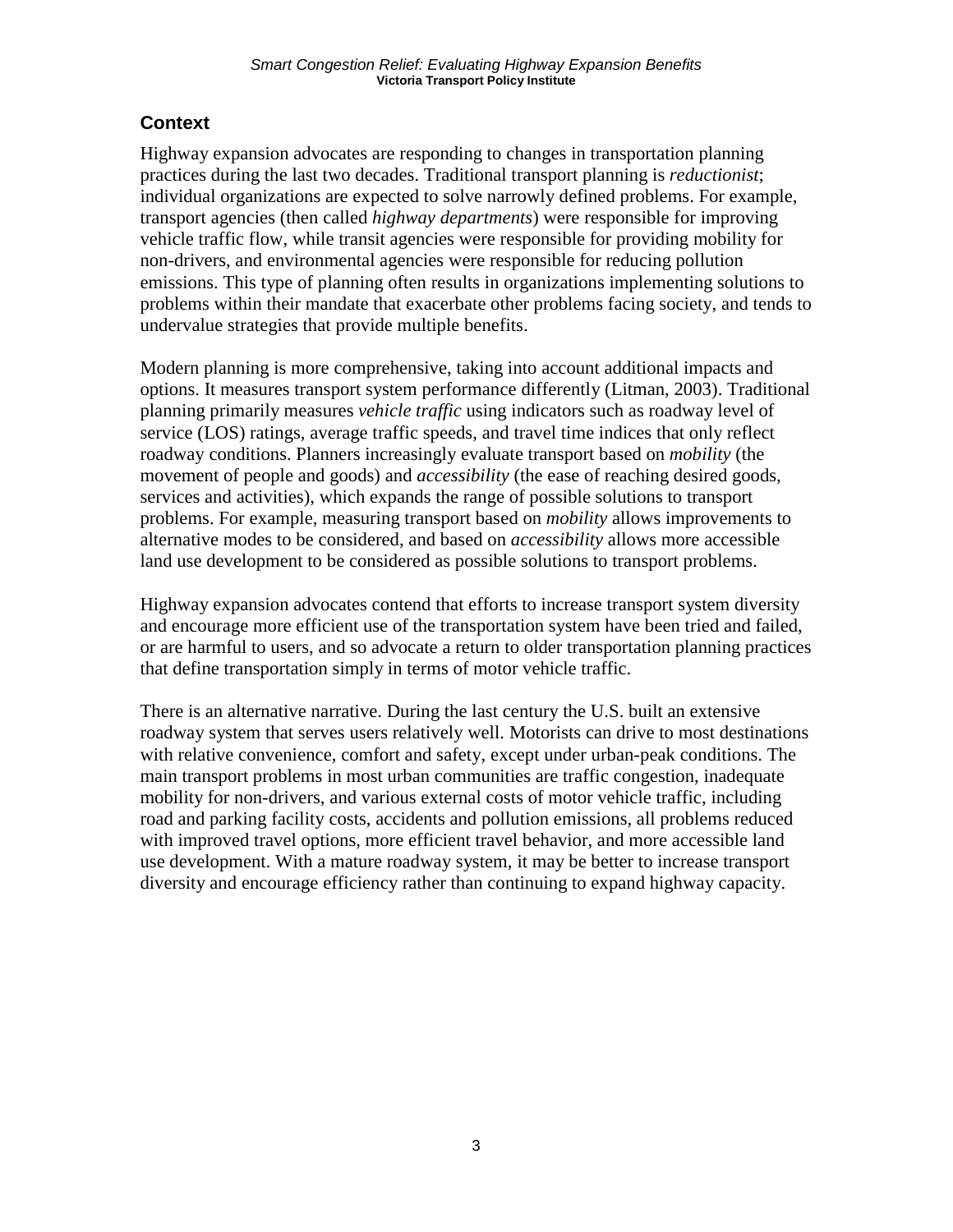# **Evaluating Congestion**

Highway expansion advocates tend to exaggerate congestion costs and bias their analysis to favor highway expansion over other types of transportation improvements.

Traffic congestion can be measured in various ways, some of which only reflect motorists' perspective and ignore congestion reduction benefits to travelers who shift modes or from more accessible land use patterns. Table 1 compares various congestion indicators and indicates whether they are comprehensive in terms of considering impacts of alternative modes and more accessible land use.

| <b>Indicator</b>                        | <b>Description</b>                                                                                                                 | <b>Comprehensive?</b>                     |
|-----------------------------------------|------------------------------------------------------------------------------------------------------------------------------------|-------------------------------------------|
| Roadway Level Of Service<br>(LOS)       | Intensity of congestion delays on a particular roadway or at an<br>intersection, rated from A (uncongested) to F (most congested). | No                                        |
| <b>Travel Time Rate</b>                 | The ratio of peak period to free-flow travel times, considering<br>only reoccurring delays (normal congestion delays).             | N <sub>o</sub>                            |
| <b>Travel Time Index</b>                | The ratio of peak period to free-flow travel times, considering<br>both reoccurring and incident delays (e.g., traffic crashes).   | N <sub>0</sub>                            |
| Percent Travel Time In<br>Congestion    | Portion of peak-period vehicle or person travel that occurs under<br>congested conditions.                                         | No if for vehicles,<br>yes if for people. |
| <b>Congested Road Miles</b>             | Portion of roadway miles that are congested during peak periods.                                                                   | No                                        |
| <b>Congested Time</b>                   | Estimate of how long congested "rush hour" conditions exist                                                                        | No                                        |
| <b>Congested Lane Miles</b>             | The number of peak-period lane miles of congested travel.                                                                          | N <sub>o</sub>                            |
| <b>Annual Hours Of Delay</b>            | Hours of extra travel time due to congestion.                                                                                      | No if for vehicles,<br>yes if for people. |
| Annual Delay Per Capita                 | Hours of extra travel time divided by area population.                                                                             | Yes                                       |
| Annual Delay Per Road User              | Extra travel time hours divided by peak period road users.                                                                         | N <sub>o</sub>                            |
| <b>Excess Fuel Consumption</b>          | Total additional fuel consumption due to congestion.                                                                               | Yes                                       |
| Fuel Per Capita                         | Additional fuel consumption divided by area population                                                                             | Yes                                       |
| <b>Annual Congestion Costs</b>          | Hours of extra travel time multiplied times a travel time value,<br>plus additional fuel costs. This is a monetized value.         | Yes                                       |
| <b>Congestion Cost Per Capita</b>       | Additional travel time costs divided by area population                                                                            | Yes                                       |
| <b>Congestion Burden Index</b><br>(CBI) | Travel rate index multiplied by the proportion of commuters<br>subject to congestion by driving to work.                           | Yes                                       |
| Avg. Traffic Speed                      | Average peak-period vehicle travel speeds.                                                                                         | N <sub>o</sub>                            |
| Avg. Commute Travel Time                | Average commute trip time.                                                                                                         | Yes                                       |
| Avg. Per Capita Travel Time             | Average total time devoted to travel.                                                                                              | Yes                                       |

*Table 1* **Roadway Congestion Indicators** (Litman, 2006)

*This table summarizes various congestion cost indicators. Some only consider impacts on motorists and so ignore congestion reduction benefits of shifts to alternative modes and more accessible land use.*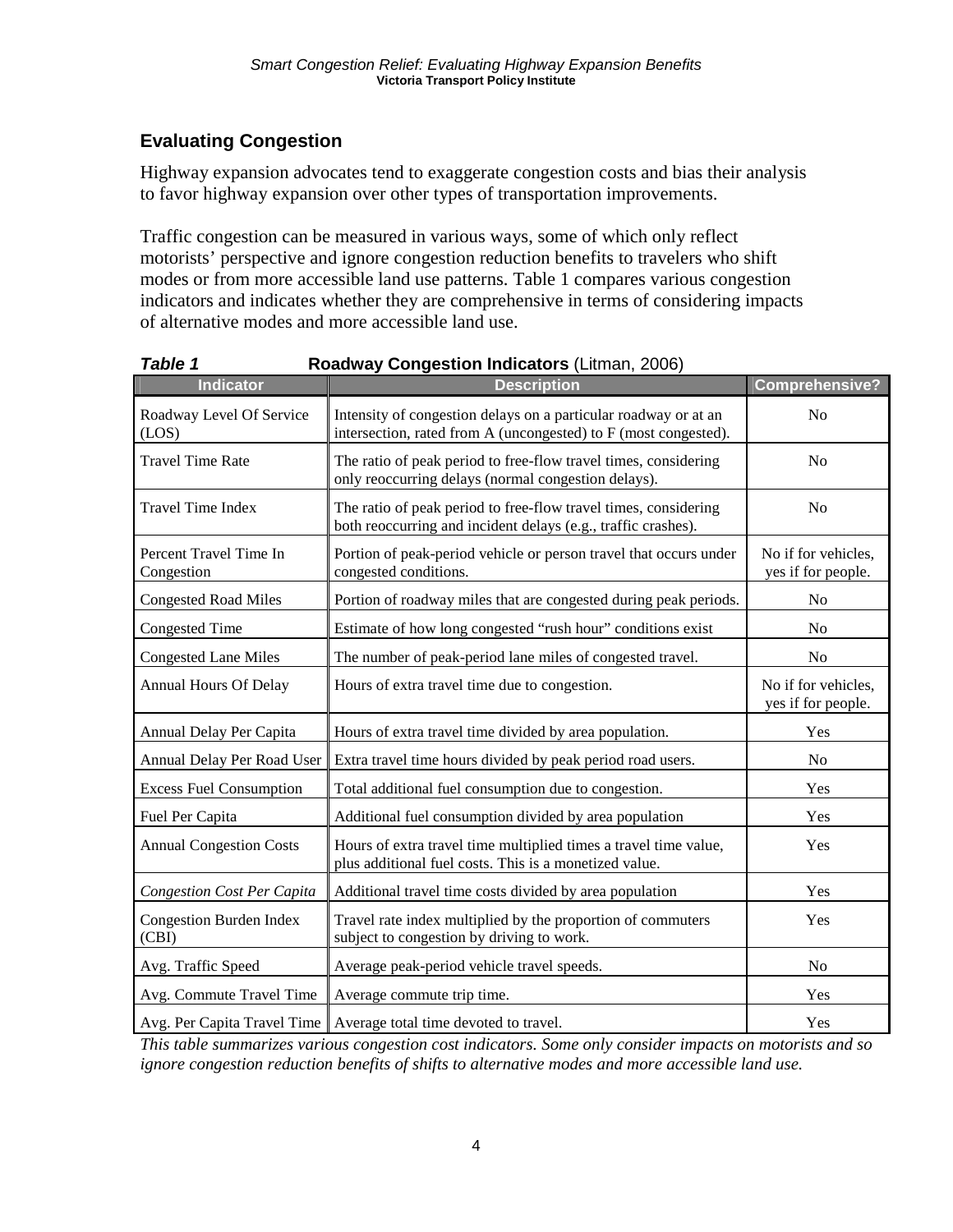#### *Smart Congestion Relief: Evaluating Highway Expansion Benefits*  **Victoria Transport Policy Institute**

For example, indicators such as the *Travel Time Index* (*TTI*, the ratio of actual vehicle travel times over freeflow travel times) measure roadway congestion *intensity* but ignore *exposure*. They do not consider the degree to which travelers can avoid roadway congestion by shifting to alternative modes (such as grade-separated High Occupancy Vehicles and public transit, or telecommuting), nor the effects of land use patterns on trip distances. The TTI actually implies that congestion declines if vehicle mileage on uncongested roadways increases, as often occurs when urban fringe highway expansion stimulates more dispersed land use patterns. Other indicators, such as *Congestion Costs Per Capita*, are more comprehensive, because they account for alternative modes and travel distance, and so expand the range of possible solutions.

In addition, the TTI calculates delay relative to freeflowing traffic speeds. Most economists consider this is inappropriate, since it is equivalent to suggesting that a restaurant should be sized to accommodate all the patrons it could attract if it gave food away. This methodology exaggerates congestion cost values. A more appropriate approach is to measure delays beyond a moderate level of congestion (LOS C or D), reflecting what is economically optimal (Bertini, 2005). Winston and Langer (2004) estimated that congestion costs are actually about half of those published by the Texas Transportation Institute. Through intention or ignorance, highway expansion advocates generally select the Travel Time Index and therefore exaggerate congestion problems and undervalue alternative modes and smart growth as congestion reduction strategies.





*This figure compares various costs of automobile transportation. Congestion is a moderate cost, far lower than vehicle costs, crash damages, parking and roadway costs.*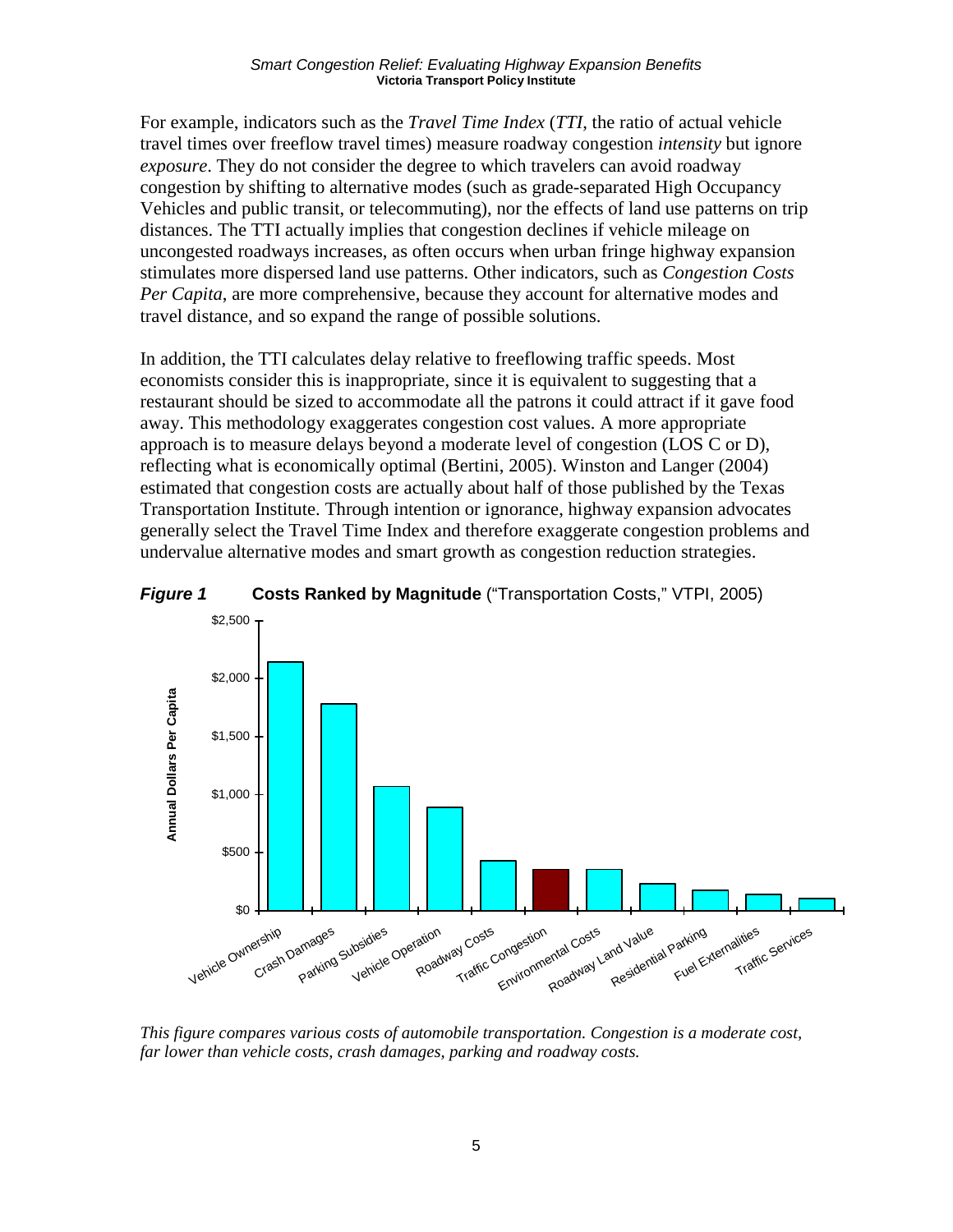Congestion is a moderate cost compared with other transportation costs, as indicated in Figure 1. Per capita vehicle expenses average about \$4,000, crash costs (including lost productivity and monetized values for pain) more than \$1,500, parking facilities costs more than \$1,000, and roadway costs total about \$400, compared with approximately \$350 per capita congestion costs estimated by the Texas Transportation Institute.

Highway expansion advocates argue that because VMT grew faster than lane-miles in recent years, there is a roadway capacity "deficit." But highway lane-miles growth rates during the Interstate Highway development period (1950s-70s) should not be compared with later periods, after the highway system was complete, when capacity expansion is only needed to address specific problems. In addition, the greatest increases in VMT involved personal and off-peak travel, and increased urban-peak travel means that more corridors achieve volume thresholds needed for efficient transit and HOV facilities. It is therefore wrong to assume that roadway lane-miles should increase with VMT.

Highway expansion advocates often extrapolate past trends to predict huge future growth in vehicle travel and traffic congestion, although demographic (aging population), economic (rising fuel prices), market (increase consumer preferences for alternative modes), transportation (declining per capita vehicle travel) and management (increased application of transportation systems management) trends are likely to reduce future traffic growth rates (Litman, 2005a). They often use older traffic models that exaggerate future congestion problems by ignoring the tendency of congestion to be self-limiting: congestion tends to limit peak-period traffic growth, as consumers respond by shifting travel time, route, mode and destination ("Traffic Model Improvements," VTPI, 2006). Predictions that roads will reach "gridlock" are generally wrong. This indicates that congestion problems will only increase significantly in areas with rapid population or freight traffic growth, and only if they fail to implement mobility management strategies.

Advocates use exaggerated analysis to justify highway expansion. For example, Cox and Pisarski (2004) cite an obscure French study (Prud'homme and Lee, 1998) showing a positive relationship between employment accessibility and regional productivity to predict huge economic returns from highway capacity expansion. Although the basic concept is appropriate – urban economists find plenty of evidence that improved accessibility increases productivity (Haughwout, 2000) – the particular application is inappropriate since urban highway expansion tends to stimulate more dispersed development that *reduces* rather than *increases* accessibility (Muro and Puentes, 2004).

This is not to suggest that congestion problems should be ignored and congestion reduction efforts are unwarranted, but other costs should be considered when evaluating congestion reduction strategies. For example, it would be misguided to implement a policy or program that reduces congestion costs by 10% if doing so increased vehicle expenses, road or parking facility costs, crashes or environmental damages by just 3% each. On the other hand, a congestion reduction strategy provides far more total benefit it also helps reduce these other costs even by small amounts.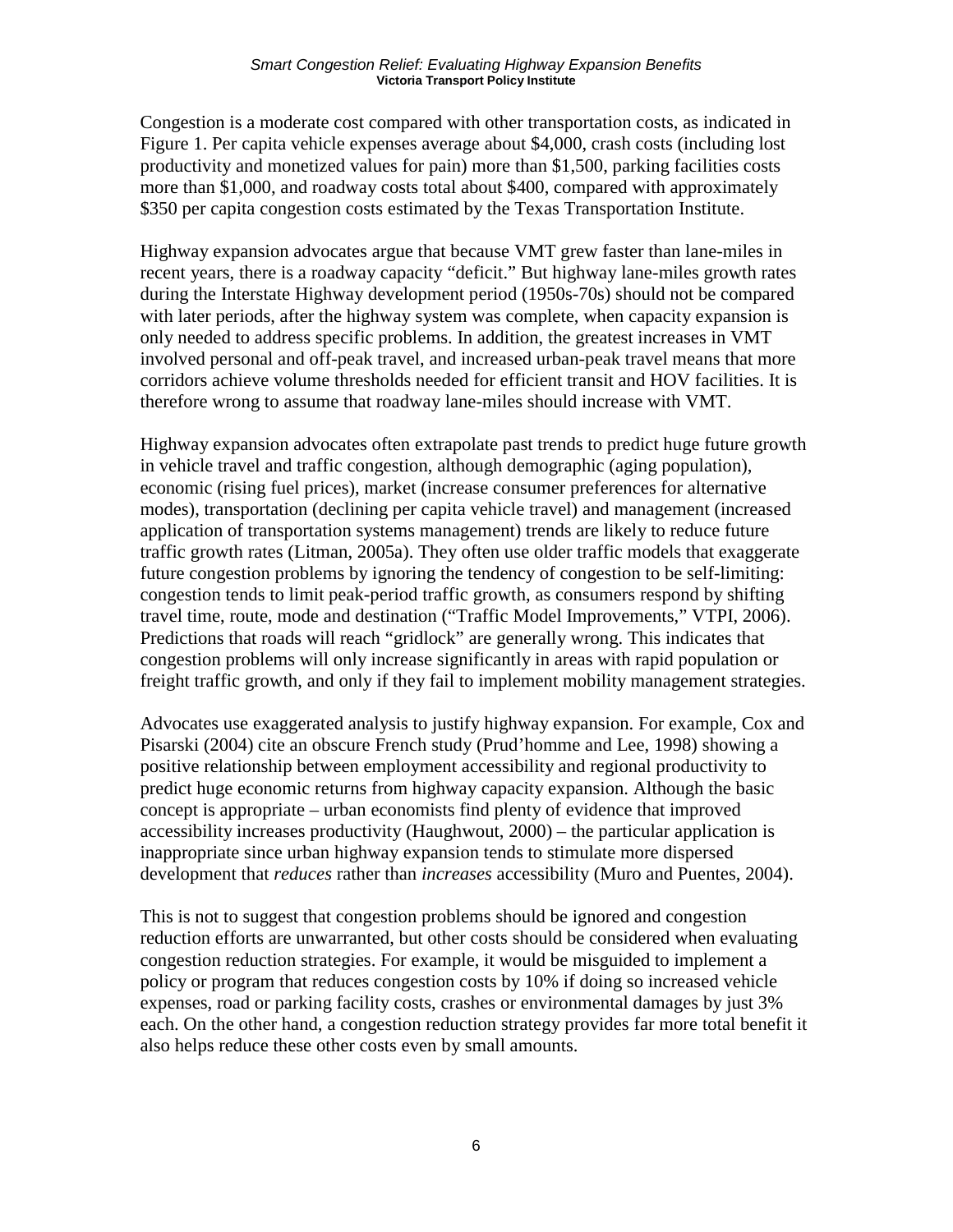# **Congestion Reduction Impacts**

As mentioned earlier, traffic congestion tends to maintain self-limiting equilibrium: it grows to the point that congestion delays constrain further peak-period vehicle trips, causing travelers to shift to alternative times, routes and mode, and forego lower-value trips. For example, when roads are congested you might choose a closer destination or defer a trip until later, but if congestion is reduced you make those peak-period trips. Similarly, when considering a new home or job you might accept a maximum commute 20 miles if the main highway is congested, but up to 30 miles if the highway is widened and congestion reduced. Figure 2 illustrates this effect. As a result, congestion seldom gets as severe as worst-case predictions warn, and expanding roadways tends to *generate traffic* (increase peak-period vehicle travel, including shifts in time and route) and *induce travel* (increase total vehicle mileage) compared with what would otherwise occur (Litman, 2001).



*Figure 2* **How Road Capacity Expansion Generates Traffic** (Litman, 2001)

*Traffic grows when roads are uncongested, but growth rates decline as congestion develops, reaching a self-limiting equilibrium (indicated by the curve becoming horizontal). If capacity is added, traffic growth continues until it reaches a new equilibrium. The additional peak-period vehicle travel that results is called "generated traffic." The portion that consists of absolute increases in vehicle travel (as opposed to shifts in time and route) is called "induced travel."* 

This additional vehicle travel provides direct benefits to travelers, which can be calculated and incorporated into economic evaluation using consumer surplus analysis, and imposes various external costs (Litman, 2001).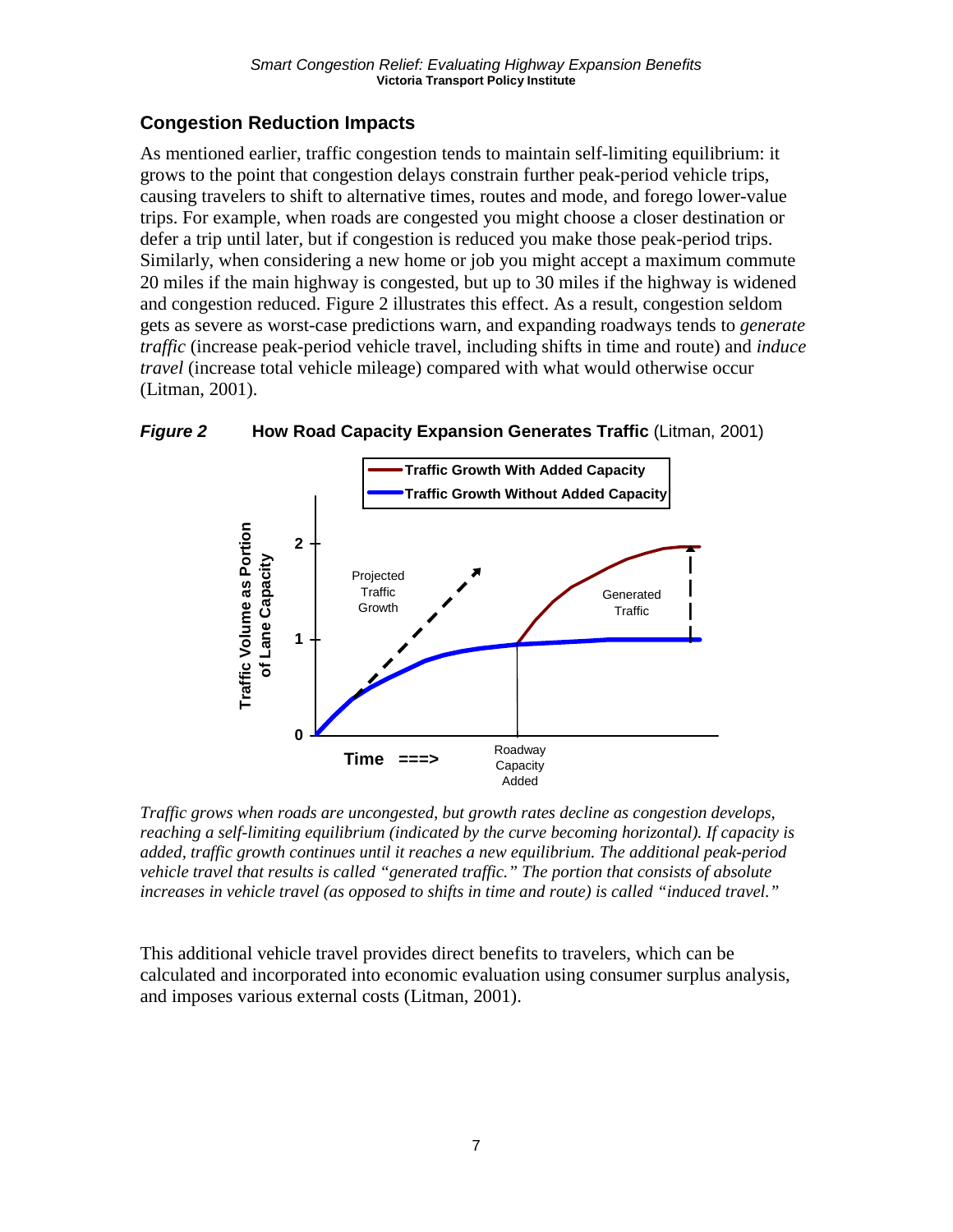Various studies have quantified the amount of vehicle travel generated and induced by roadway expansion (TRB, 1995; Litman, 2001). Below are summaries of this research.

- Using data on California freeway expansion, traffic volumes, and various demographic and economic factors between 1980 and 1994, Cervero (2003) found the long-term elasticity of VMT with respect to traffic speed to be 0.64, meaning that a 10% increase in speed increases VMT 6.4%, and that about 80% of additional road capacity is filled with additional peakperiod travel, about half of which (39%) results directly from the added capacity.
- Time-series data indicates an elasticity of vehicle travel with respect to lane miles of 0.5 in the short run, and 0.8 in the long run (Noland, 2001). This means that half of increased roadway capacity is filled with added travel within about 5 years, and 80% of the increased capacity eventually fills. Urban roads, which tend to be most congested, had higher elasticity values than rural roads, as expected due to their greater congestion and latent demand.
- The medium-term elasticity of highway traffic with respect to California state highway capacity was measured to be 0.6-0.7 at the county level and 0.9 at the municipal level (Hansen and Huang, 1997). This means that 60-90% of increased road capacity is filled with new traffic within five years. Each 1% increase in highway lane-miles increased VMT about 0.65%.
- A major study found the following elasticity values for vehicle travel with respect to travel time: urban roads, -0.27 in the short-term and –0.57 over the long term; rural roads, –0.67 in the short term and  $-1.33$  in the long term (Goodwin, 1996). These values are used by the U.S. Federal Highway Administration for highway project evaluation.

Because of these effects it is unsurprising that urban highway expansion provides only modest congestion reductions (STPP, 2001). As stated in the *Urban Mobility Study* (TTI, 2005), "This analysis shows that it would be almost impossible to attempt to maintain a constant congestion level with road construction alone." Zupan (2001) found that each 1% increase in VMT in a U.S. urban region was associated with a 3.5% increase in congestion delays in that region during the 1980's, but this relationship declined during the 1990s, so a 1% increase in VMT increases delays only 1%. This change may reflect increased ability of travelers to avoid peak-period driving, through flextime, telework and suburbanization of destinations, reducing the congestion delay caused by increased travel.

Highway expansion advocates generally ignore or severely understate generated traffic and induced travel impacts. For example, Cox and Pisarski (2004) use a model that only accounts for diverted traffic (trips shifted in time or route) but ignores shifts in mode, destination or trip frequency, and Hartgen and Fields (2006) assume that generated traffic would fill just 15% of added roadway capacity, which is unrealistically low when extremely congested roads are expanded. They also ignore the incremental costs that result from induced vehicle travel, such as increased downstream traffic congestion, road and parking costs, accidents and pollution emissions. They claim that roadway capacity expansion reduces fuel consumption, pollution emissions and accidents, because they measure impacts per vehicle-mile and ignore the increased vehicle miles. As a result they significantly exaggerate roadway expansion benefits and understate total costs.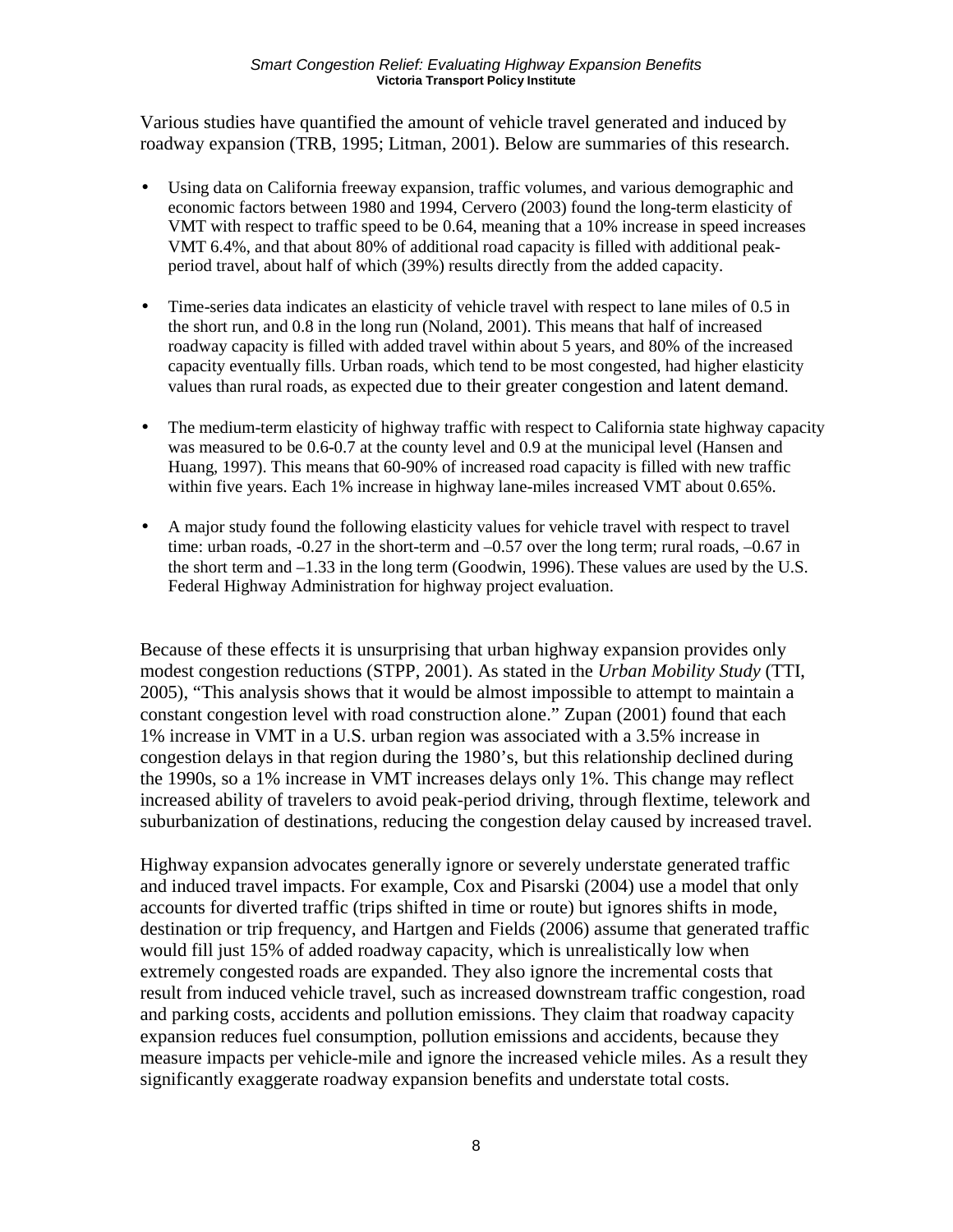*Figure 3* **Congestion Costs Versus Highway Supply** (TTI, 2003; FHWA, 2002)



*This figure illustrates the relationship between highway supply and congestion costs. Overall, increased roadway supply provides a small reduction in per capita congestion costs (green line), but among large cities, congestion increases with road supply (orange line).* 

Figure 3 illustrates the relationship between highway lane-miles and congestion costs. Considering all cities, congestion declines with highway supply but the relationship is weak (green line): a large supply increase provides modest congestion reduction. Among the ten largest cities (orange diamonds) the relationship is negative (orange line): those with more highways tend to have more congestion. Congestion costs are significantly lower in cities with multi-modal transport systems, as illustrated in Figure 4.



*Figure 4* **Congestion Costs Compared** (Litman, 2004)

*This matched pair analysis indicates that multi-modal cities have much lower per capita congestion costs than automobile-dependent cities with comparable population size.*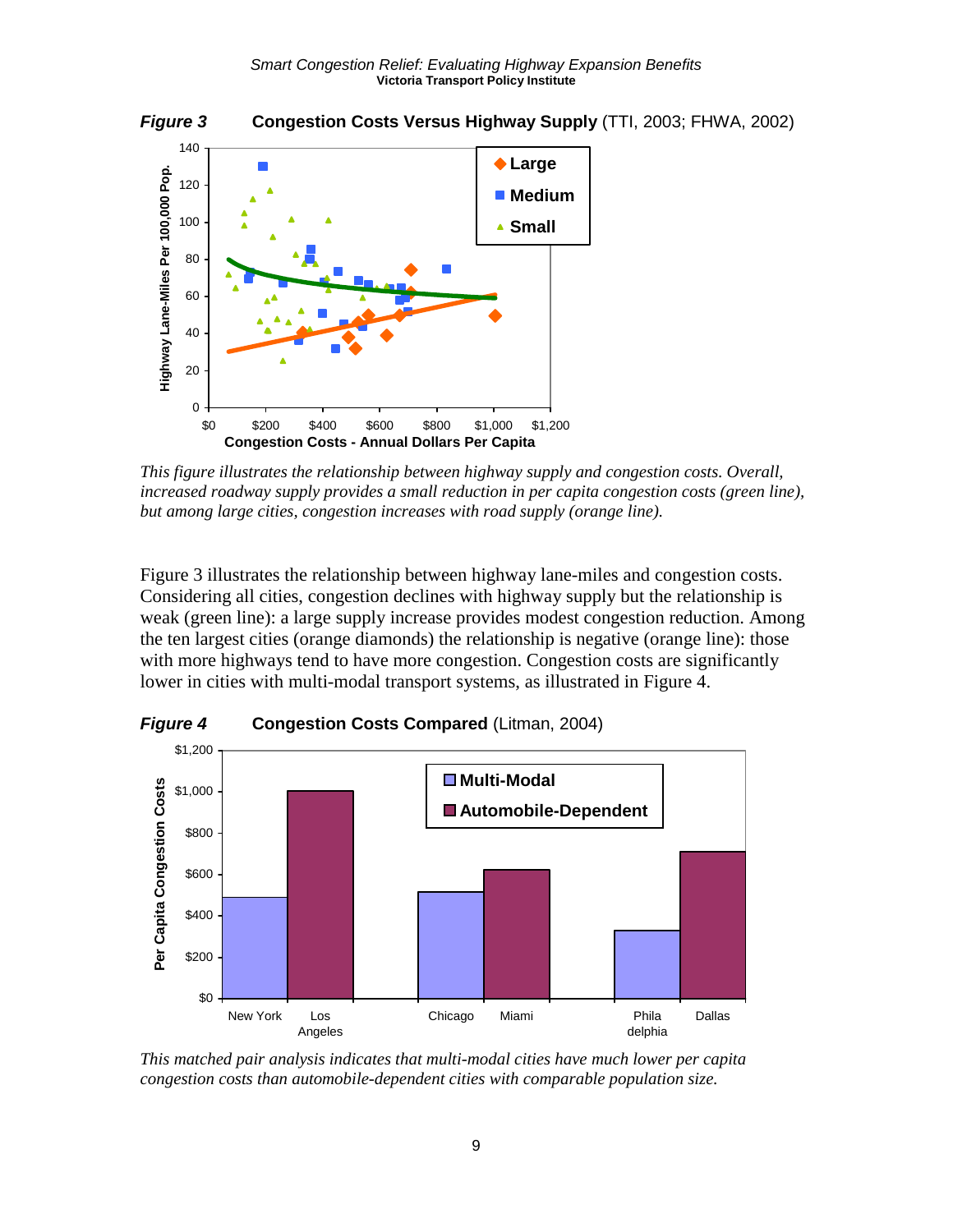### **Economic Value of Roadway Expansion**

Advocates claim that highway expansion provides huge economic benefits, but their economic analysis is faulty. If roadway capacity expansion significantly increased economic productivity this effect would be easy to measure, but numerous studies show that economic returns on highway expansion investments are modest and declining (Boarnet and Haughwout, 2000; Shirley and Winston, 2004, "Economic Development Impacts," VTPI, 2006). Figure 5 shows how highway investments provided high annual economic returns during the 1950s and 60s, far higher than returns on private capital, but these declined to below that of private capital investments by the 1980s. This is what economic theory would predict, since the most cost-effective investments have already been made, so more recent projects provide less value at a higher cost.



*Figure 5* **Annual Rate of Return** (Nadri and Mamuneas, 1996)

*During the 1950s-70s, highway expenditures provided a high return on investment, but this has declined over time as economic theory predicts.* 

To the degree that highway expansion induces additional vehicle travel and stimulates sprawl it tends to be economically harmful since this increases public infrastructure and service costs ("Land Use Evaluation," VTPI, 2006) and shifts consumer expenditures to goods that provide relatively small regional business activity and employment, as indicated in Table 2. Other congestion reduction strategies provide more positive economic impacts ("Economic Development Impacts," VTPI, 2006).

#### *Table 2* **Economic Impacts of \$1 Million Expenditure** (Miller, Robison and Lahr, 1999)

| <b>Expenditure Category</b>          | <b>Regional Income</b> |             | <b>Regional Jobs</b> |
|--------------------------------------|------------------------|-------------|----------------------|
| Automobile Expenditures              |                        | \$307,000   | 8.4                  |
| Non-automotive Consumer Expenditures |                        | \$526,000   |                      |
| <b>Transit Expenditures</b>          |                        | \$1,200,000 |                      |
|                                      |                        |             |                      |

*This table shows economic impacts of consumer expenditures in Texas.*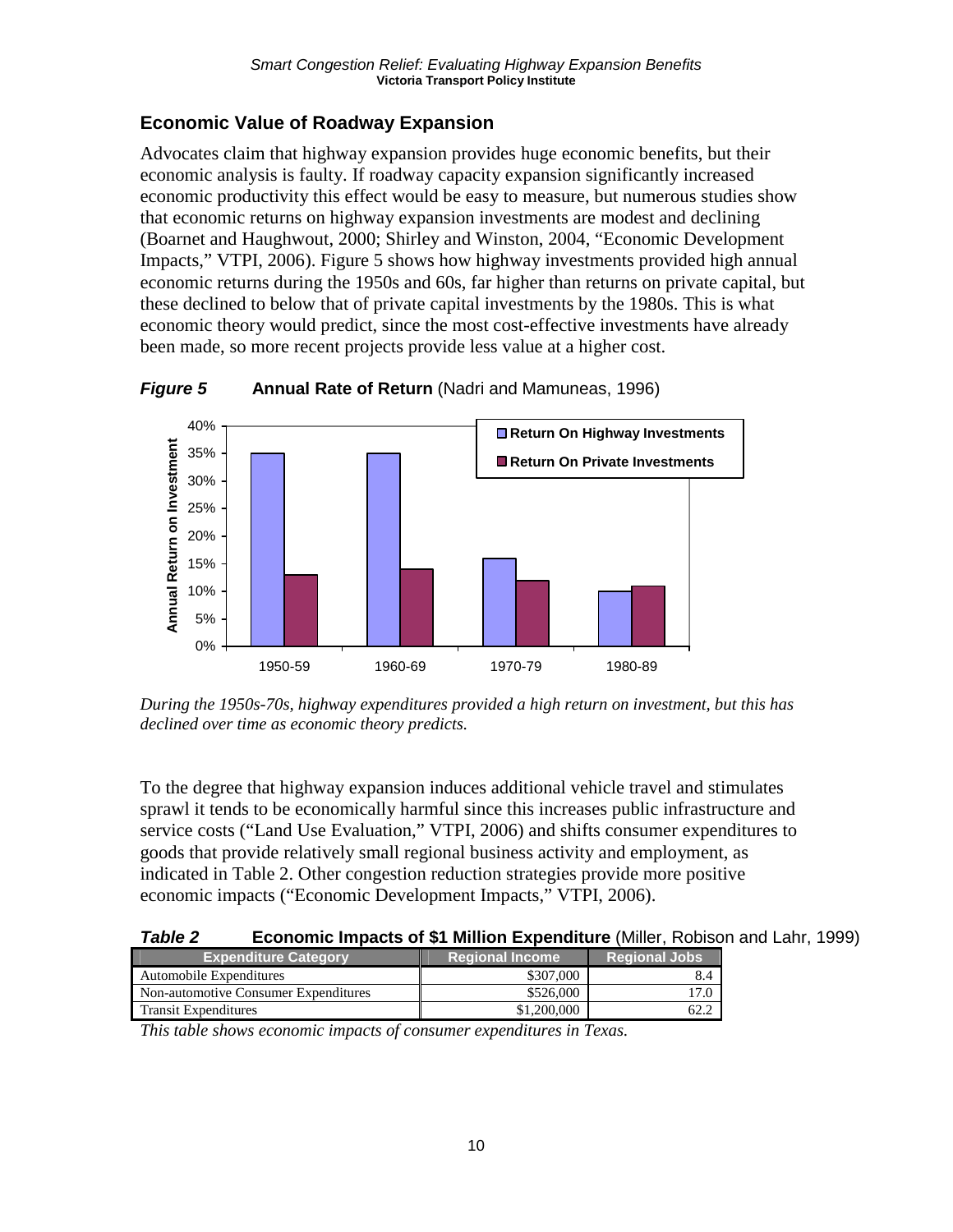## **Urban Highway Expansion Costs**

Highway expansion advocates understate the true costs of the projects they propose. For example, Cox and Pisarski (2003) assume that highway widening costs would average \$3 million per lane-mile for arterials and \$6 million per lane-mile for freeways, and Hartgen and Fields (2006) assumes that severely congested highways could be expanded for \$3.8 million per lane-mile on average, although these projects are mostly in dense urban areas, often requiring land acquisition, complex intersections, bridges, tunneling and community mitigation, plus the delay costs during project construction.

Many recent urban highway projects have much higher unit costs, as illustrated in Figure 6. Of 36 highway projects studied by the Washington State Department of Transportation 13 of them had costs in excess of \$10 million per lane mile (WSDOT, 2005). Future projects are likely to have higher unit costs since most jurisdictions have already implemented the cheapest highway projects, and both construction costs and urban land values have increased much faster than inflation in recent years.



*Figure 6* **Urban Highway Expansion Costs** (WSDOT, 2005)

*This figure illustrates costs per lane-mile for recent U.S. highway projects.*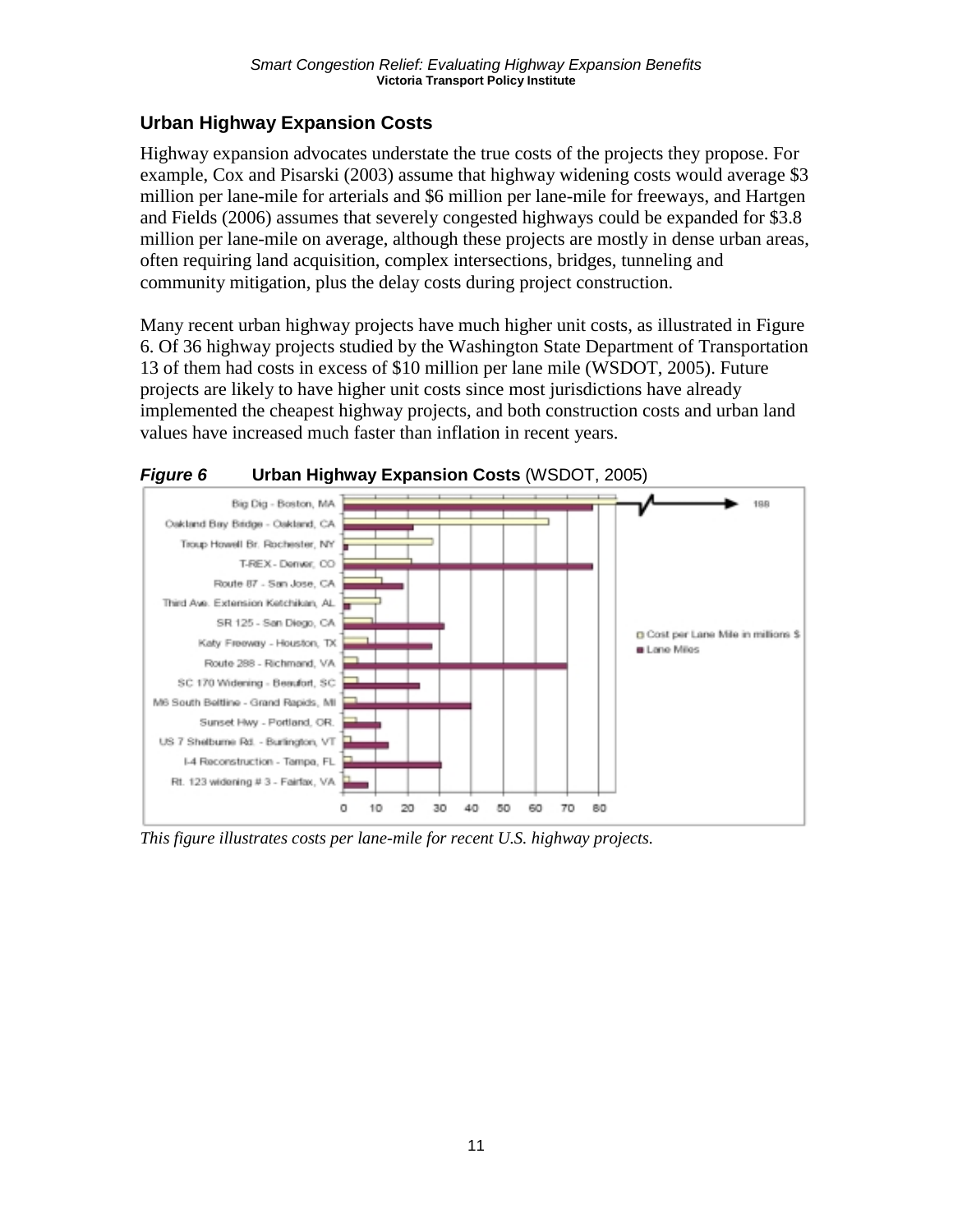# **Economic Principles**

Economic principles require that costs be borne directly by users unless subsidies are specifically justified ("Market Principles," VTPI, 2006). This means that roadway expansion is only efficient and equitable if projects are fully financed by peak-period tolls. Few highway expansion projects could meet this test. Current U.S. road user revenues (fuel taxes, vehicle registration fees and road tolls) only finance about twothirds of roadway expenditures – a growing portion of roadway funding comes from general taxes (Wach, 2003; Litman, 2006a). Highway expansion advocates recommend increasing these taxes to finance their proposed projects. This is inefficient and unfair.

Proponents argue that roadway expansion would only cost a few cents per vehicle-mile, but only about 20% of total vehicle travel occurs under urban-peak conditions, only about half of this  $(10\%)$  takes place on highways, less than half of this  $(5\%)$  experiences congestion, and less than half of this (approximately 2%) experiences severe congestion. Highway expansion proposals therefore significantly increase taxes on all consumers (even non-motorists would pay a major portion increased general taxes) to finance projects that only improve approximately 2% of vehicle mileage.

Assuming, as proponents optimistically claim, that urban highway expansion costs average just \$3.8 million per lane-mile, or \$140,000 annualized (assuming 7% interest over 30 years), that such lanes normally carry up to 2,000 vehicles per hour, and each lane is congested two hours daily, 300 days a year, the costs would average  $12¢$  per peak vehicle-mile, or about \$1.00 per 8-mile trip. This is the minimum toll needed to efficiently finance the project. Of course, motorists would sometimes willingly pay such a fee for uncongested travel, but experience indicates that tolls exceeding 10¢ per vehicle-mile cause demand to decline significantly as travelers shift time, mode, route or destination to save money ("Road Pricing," VTPI, 2006).

The most effective and efficient solution to congestion is to apply variable pricing on existing highways, with tolls that increase under congested conditions, to manage demand and test users' willingness to pay for roadway improvements, called *congestion pricing* or *value pricing* ("Road Pricing," VTPI, 2006). This gives motorists an incentive to reduce peak period vehicle trips to the level a roadway can accommodate. This is more efficient than letting congestion limit traffic, as we do now, because it allows highervalue trips to outbid lower-value trips (for example, an emergency vehicle, bus with numerous passengers, or truck with valuable cargo can outbid trips that are lower value or could more easily shift to another time or mode), and provides revenue. Such pricing has proven successful in several cities, including Singapore, London and Stockholm.

In practice, revenues are seldom sufficient to finance major highway expansion since pricing reduces travel demand. Tolls can generally only finance a minor portion of total expansion costs. This represents an economic trap, since highway expansion is justified when road use is underpriced but demand is insufficient to finance expansion. Current proposals to fund highway expansion using other funding sources will be ineffective at reducing traffic congestion, are economically inefficient and unfair.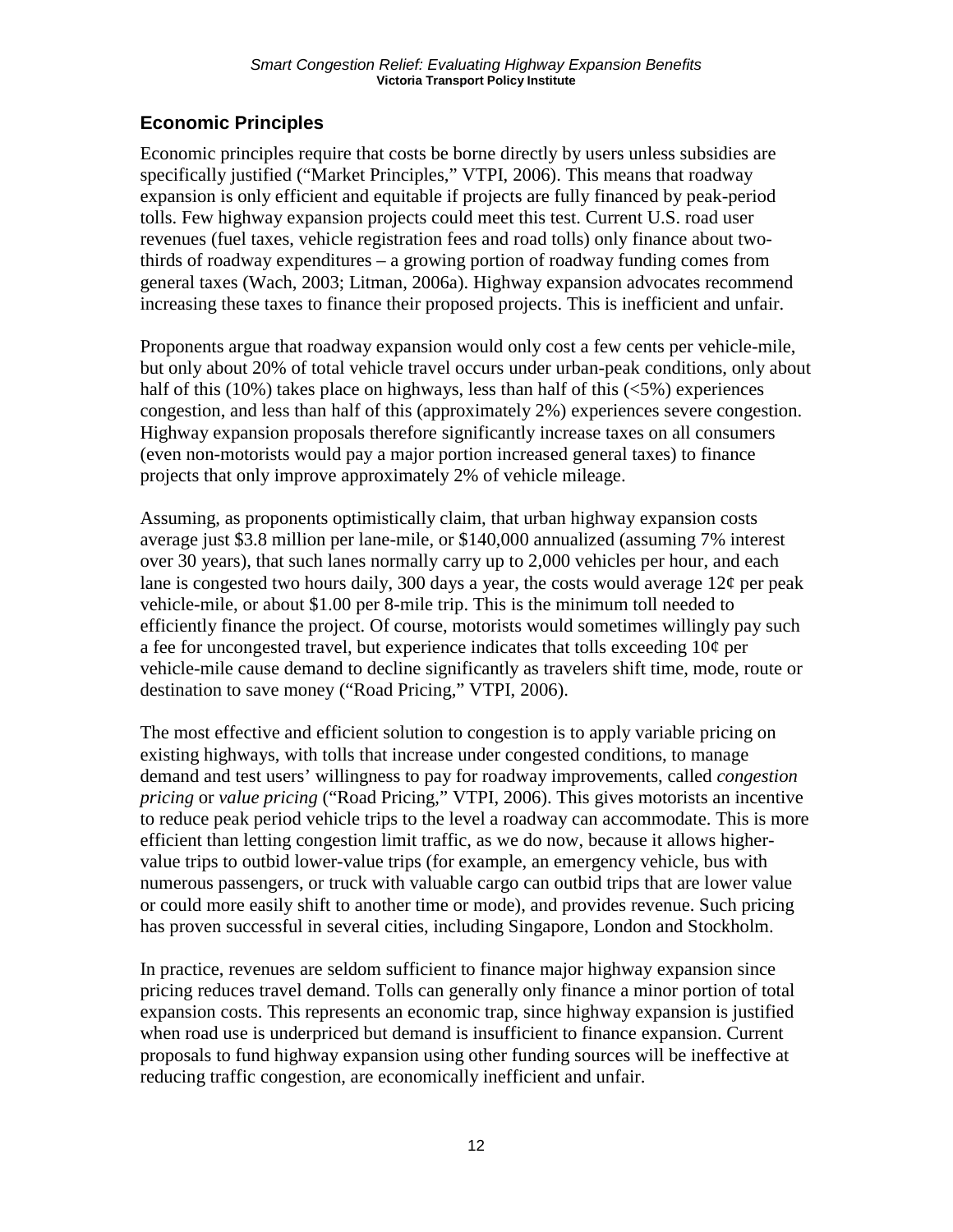#### **Road Pricing Traps**

*Road pricing* (road tolls) can help reduce traffic congestion in two different and sometimes conflicting ways. In some cases, road pricing policies can create a trap, resulting in inefficient and unfair tolls. It is important that decision-makers understand these differences and their ultimate impacts when evaluating road pricing options.

*Congestion pricing* refers to tolls structured to reduce peak-period vehicle traffic, and therefore congestion, with higher rates during peak periods and lower rates during off-peak periods, plus features to encourage travelers to shift to alternative routes and modes. Congestion pricing and public transit improvements are complements since improved transit service reduces the fee needed to convince some travelers to shift from driving to public transit, therefore reducing the congestion toll needed to achieve a given reduction in traffic congestion. As a result, congestion pricing revenues are often used to improve public transit services.

Roadway financing tolls are designed to fund highway expansion projects. This type of road pricing is designed to maximize revenue, and so tolls are applied during both peak and off-peak periods (even though off-peak travelers do not benefit from roadway expansion), and sometimes include provisions that intentionally discourage development of alternative routes or modes, in order to force travelers to pay tolls.

Congestion pricing is a preventive strategy: it reduces congestion on existing roads and avoids the need to expand highways. It is comparable to a healthy diet, exercise and cholesterol reduction medicine, which prevent medical problems. Highway tolling to finance roadway capacity expansion is a more difficult and costly treatment, comparable to major heart surgery. Because highway capacity expansion projects have high costs, require maximum revenues (so tolls are applied to off-peak travel, and are often augmented by general taxes), sometimes include provisions that reduce route and mode options, and tend to induce additional travel that imposes additional downstream external costs, using tolls only for highway expansion is inefficient, unfair and generally undesirable.

However, there is often institutional and political resistance to pricing existing roadways. This creates a trap: efficient pricing can only be implemented after problems develop and high costs are incurred, rather than as a preventive strategy to avoid major costs. The result is comparable to a medical system that only major surgery, but not cost-effective preventive health programs.

Only if peak-period toll revenues can fully fund roadway capacity expansion can such projects be considered efficient and equitable. In practice, peak-period road toll revenues are seldom sufficient to fully fund roadway capacity expansion, typically they can finance only 20-40% of project costs. As a result, additional funds are needed from off-peak users or general taxes. The result is inefficient and unfair highway expansion projects.

If highways expansion projects are to be implemented, it is more efficient and equitable to fund them through tolls as much as possible, to prevent induced demand from quickly filling the additional capacity and creating downstream traffic problems, and so that the costs are born directly by users. But it is even more efficient to apply congestion pricing on existing highways *before* implementing expansion projects, in order to avoid or defer the need to expand highways, and test motorists willingness-to-pay for additional capacity. Efficient congestion reduction therefore requires reforms to allow congestion pricing on existing roadways.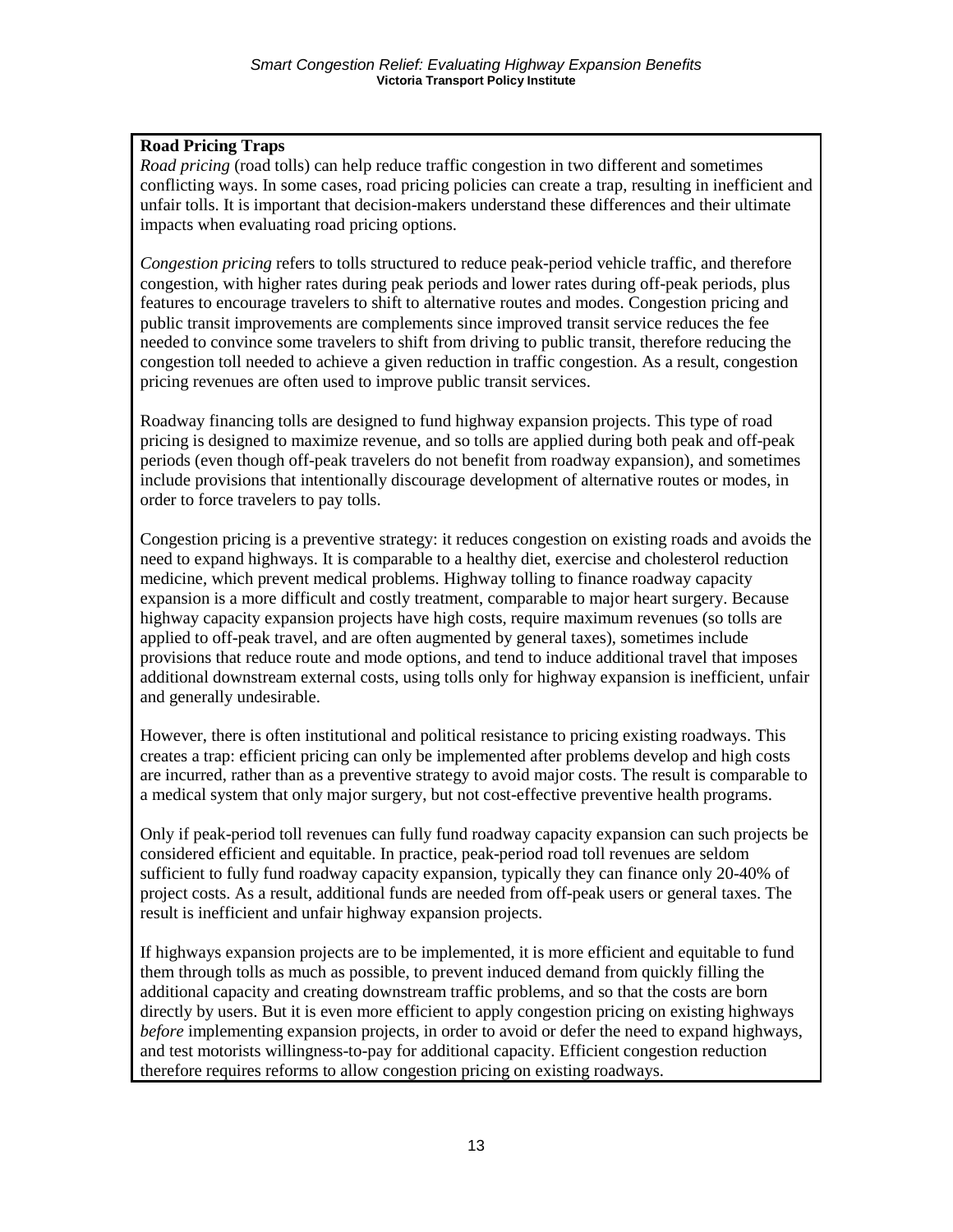#### **Efficient Investment Example**

Here is a simple example illustrating "smart" congestion reduction investments. Imagine a four-lane highway is on a corridor with demand of 5,000 peak period trips at zero price (if use of the road is free). Because the road can only accommodate 4,000 peak period users (2,000 vehicles per lane) it experiences congestion that causes 1,000 potential peakperiod travelers to shift to other times, routes or modes.

The efficient solution to this congestion is to price peak-period use of the highway with tolls set to maintain optimal traffic flow. This also causes 1,000 potential peak period trips to shift, preventing congestion and providing revenue. The optimal toll would vary from minute to minute and day to day to reflect demand, perhaps  $2\phi$  per vehicle-mile for most of the peak-hour, but up to  $5¢$  per vehicle-mile during the morning peak, and  $10¢$ per vehicle-mile on Friday afternoons when demand is greatest.

Expanding the highway would only be efficient if peak-period revenues are sufficient to repay all additional costs, which tests users' willingness-to-pay. Highway expansion advocates often violate efficiency principles by requiring off-peak highway users to also pay for such projects, but it is inefficient and unfair to force them to pay for projects that provide them no benefit. Off-peak users should only be required to pay for project features that benefit them, such as improved safety guards.

Assume that highway expansion would cost \$8 million per lane-mile, which equals approximately \$300,000 per lane-mile in annual costs, or \$1,000 per day if there are 300 congested days per year. Since the expanded highway can efficiently carry up to 6,000 vehicles per hour, tolls would need to average at least 17¢ per vehicle-mile (\$1,000/6,000  $=$  \$0.17) if each lane is only congested and priced one hour per day (inbound in the morning, outbound in the evening), or  $8.5¢$  per vehicle-mile if congested and priced twice each day. If tolls high enough to recover costs would reduce peak-period travel below 4,000 vehicles the project would not be cost effective; users would be better off with a four-lane highway and lower tolls than a six-lane highway with higher tolls.

It may be efficient to use some toll revenue to improve travel options on the corridor, such as subsidizing vanpool and bus service, contributing to construction of a rail-transit line, or supporting commute trip reduction programs (VTPI, 2006) if doing so reduces peak-period automobile travel demand and therefore highway congestion (Litman, 2006b). Many factors affect the degree to which such services reduce congestion, including their quality and speed, the ease of accessing destinations (such as worksites) by these modes, and community attitudes about their use. In some situations, alternative modes may attract few motorists and do little to reduce congestion, so highway widening is more cost effective. On the other hand, improving alternative modes provides other benefits besides highway congestion reduction, including improved mobility for nondrivers, reduced downstream congestion, parking cost savings, consumer cost savings, accident reductions, energy conservation and reduced pollution, and so may be the preferred solution even if highway widening is cheaper (Litman, 2005b).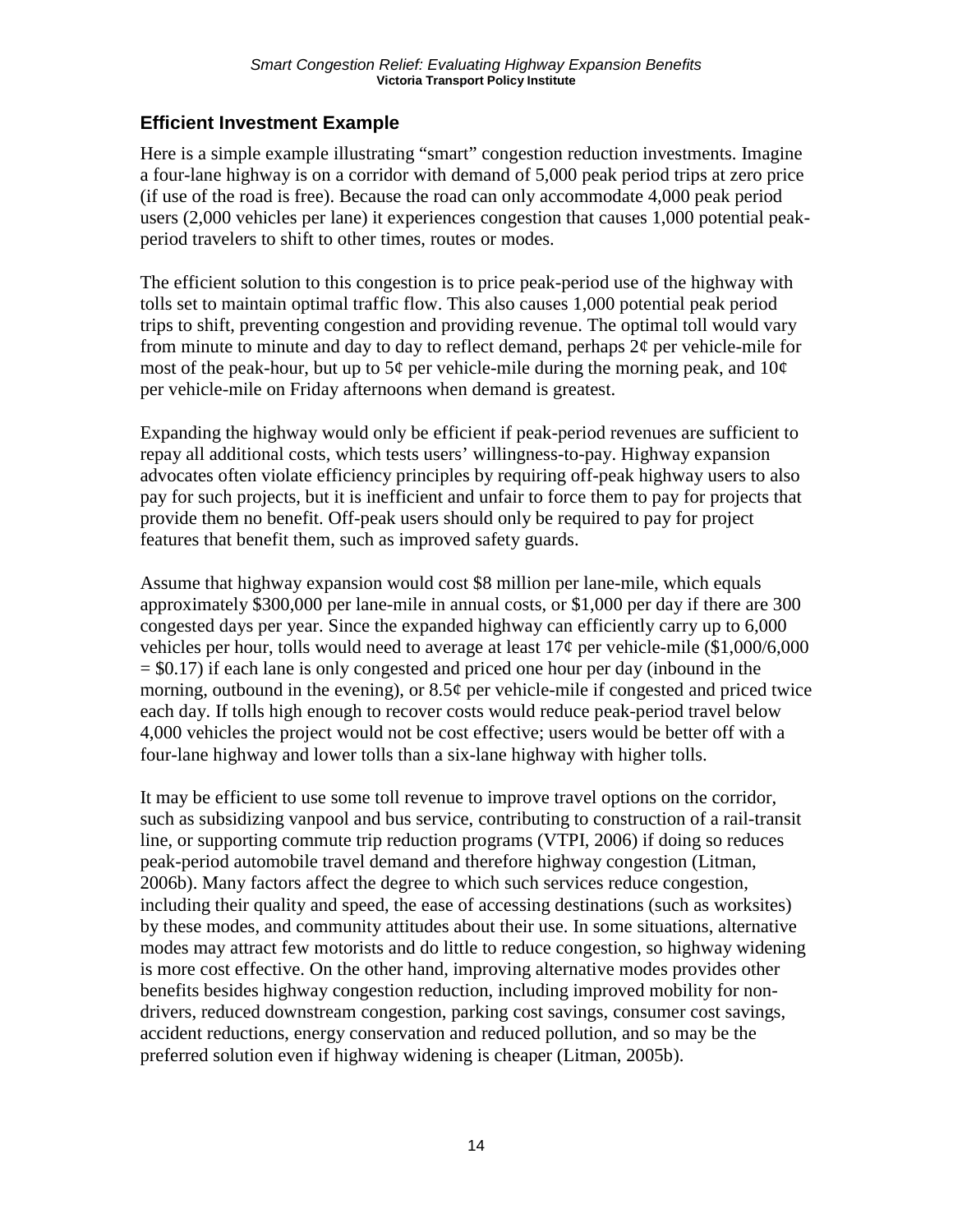#### **Comparing Roadway Expansion With Alternatives**

There are various possible congestion reduction strategies ("Congestion Reductions," VTPI, 2006). The best is the one with the greatest benefits and least total costs ("Least Cost Planning," VTPI, 2006). Highway expansion advocates often fail to compare their proposals with alternatives so it is impossible to determine which is truly optimal.

Public transit improvements can reduce congestion and provide other benefits (Litman, 2006b). Virtually any corridor with enough travel demand to experience congestion has enough to support high quality vanpooling and public transit services. High quality public transit services cost about \$100 annually per capita in additional subsidies but reduce consumer costs about \$500 annually per capita, reduce congestion 30-50% (Figure 4); and reduce traffic fatality rates 36% compared with peer cities (Litman, 2004).

Road pricing reduced congestion in Singapore, London and Stockholm ("Road Pricing," VTPI, 2006). Reduced traffic volumes provide proportionately larger reductions in delay: pricing in London and Stockholm reduced vehicle traffic about 20% and congestion delays about 30%. Harvey and Deakin (1996) predicted that in Southern California:

- A 1¢ per vehicle-mile congestion fee reduces VMT 2.3% and congestion delay 22.5% (a 9.8 ratio).
- A \$3.00 (1991 dollars) daily parking fee reduces VMT 2.7% and delay 7.5% (a 2.8 ratio).
- A 2¢ per vehicle-mile VMT fee reduces VMT 4.4% and congestion delay 9.0% (a 2.0 ratio).

Smart growth development tends to increase the *intensity* of costs such as congestion and roadway construction, due to increased density, but reduces per capita *costs*, since residents drive less and have better travel options.

As more impacts and options are considered, the value of roadway capacity expansion tends to decline and the relative benefits of alternative congestion reduction strategies increases (IEDC, 2006; VTPI, 2006), as illustrated in Table 3.

| ,                         | $\mathbf{a}$                          |                                              |                                      |                                        |  |
|---------------------------|---------------------------------------|----------------------------------------------|--------------------------------------|----------------------------------------|--|
| <b>Planning Objective</b> | <b>Expand Road</b><br><b>Capacity</b> | <b>Public Transit</b><br><b>Improvements</b> | <b>Mobility</b><br><b>Management</b> | <b>Smart Growth</b><br><b>Land Use</b> |  |
| Congestion reduction      |                                       |                                              |                                      | $x/\checkmark$                         |  |
| Roadway cost savings      |                                       |                                              |                                      | $x/\checkmark$                         |  |
| Parking savings           |                                       |                                              |                                      | $x/\checkmark$                         |  |
| Consumer cost savings     | ×                                     |                                              |                                      |                                        |  |
| Transport diversity       | ×                                     |                                              |                                      |                                        |  |
| Improved traffic safety   | ×                                     |                                              |                                      |                                        |  |
| Reduced pollution         |                                       |                                              |                                      |                                        |  |
| Energy conservation       | ×                                     |                                              |                                      |                                        |  |
| Efficient land use        | ×                                     |                                              |                                      |                                        |  |
| Improved fitness & health |                                       |                                              |                                      |                                        |  |

| Table 3 |  | Roadway Expansion and Mobility Management Benefits (Litman, 2006a) |  |  |  |  |
|---------|--|--------------------------------------------------------------------|--|--|--|--|
|---------|--|--------------------------------------------------------------------|--|--|--|--|

 $(\checkmark$  = helps achieve that objective.  $\star$  = Contradicts that objective.) Roadway capacity expansion helps *reduce congestion but by inducing additional vehicle travel it exacerbates other transport problems. Transit improvements, mobility management and smart growth help achieve many objectives.*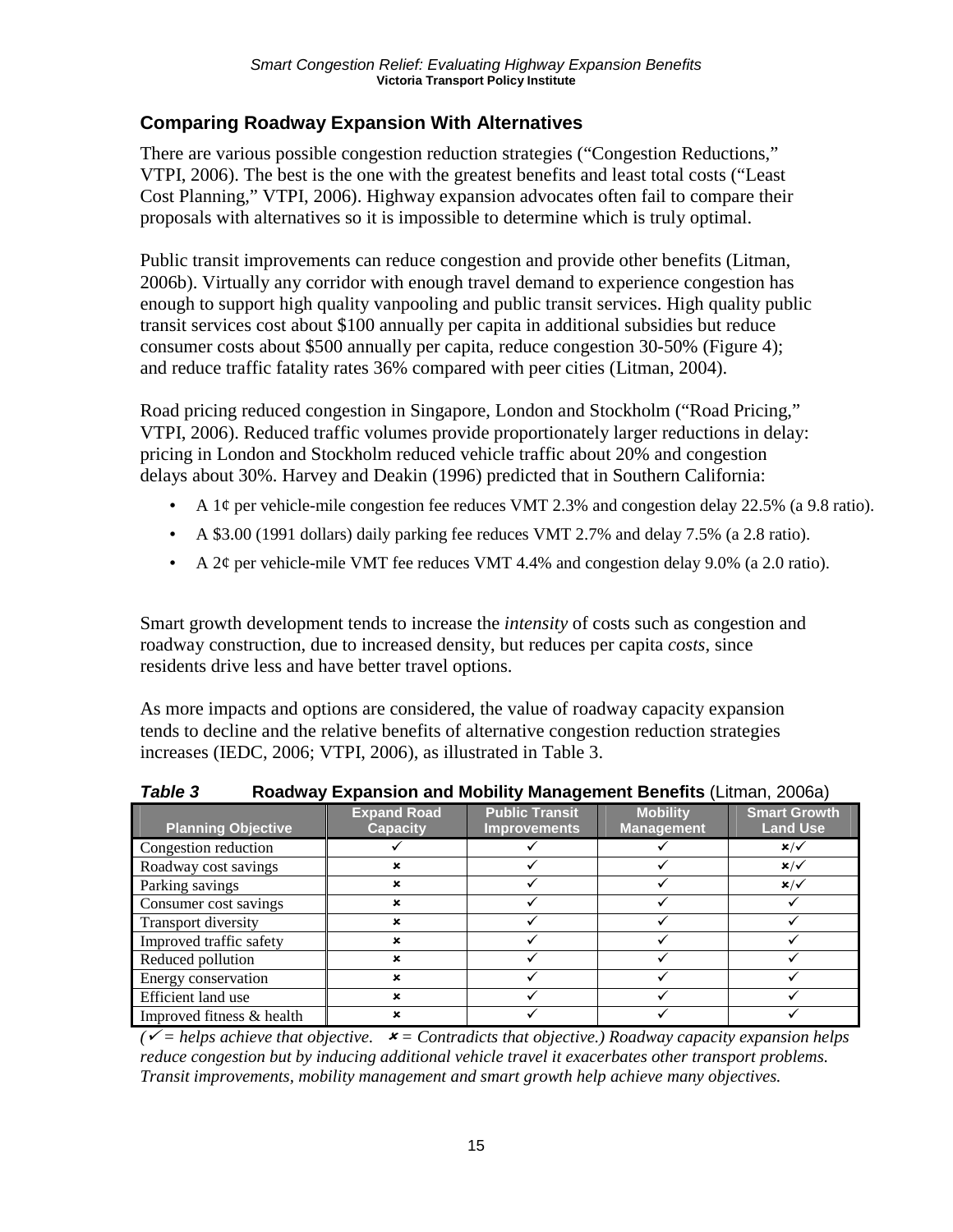### **What Does Modeling Indicate?**

Older four-step traffic models are not very accurate at predicting long-term traffic congestion effects because they have fixed trip table which assume the same number of trips will be made between locations regardless of the level of congestion between them. As a result, they account for shifts in route and mode, and sometime in time, but not in destination or trip frequency ("Model Improvements," VTPI, 2006).

Newer models incorporate more factors and so are more accurate at predicting impacts of specific transportation and land use policies. Johnston (2006) summarizes results from more than three dozen long-range modeling exercises performed in the U.S. and Europe using integrated transport, land use and economic models. These indicate that the most effective way to reduce congestion is to implement integrated programs that include a combination of transit improvements, pricing (fuel taxes, parking charges, or tolls) and smart growth land use development policies. These studies indicate that a reasonable set of policies can reduce total vehicle travel by 10% to 20% over two decades, maintain or improve highway levels-of-service ratings (i.e., they reduce congestion), expand economic activity, increase transport system equity (by distributing benefits broadly), and reduce adverse environmental impacts compared to the base case. Many studies indicate that roadway expansion increases long run congestion by stimulating vehicle travel, dispersed development, and reduced travel options. Expanding road capacity, along with transit capacity, but without changing market incentives to encourage more efficient use of existing roads and parking, results in expensive transit systems with low ridership.

Recent traffic modeling of Puget Sound region transportation improvement options reached similar conclusions (WSDOT, 2006). It found that neither highway widening nor transit investments are by themselves cost effective congestion reduction strategies (although the model has fixed trip tables so it exaggerates highway expansion benefits and underestimates transit improvement benefits). The most effective congestion reduction program includes both transit service improvements and road pricing to give travelers better options and incentives. Table 4 summarizes estimated congestion reduction benefits and project costs. Both have costs that exceed congestion reduction benefits, but transit improvements are more cost effective overall since they provides many additional benefits including road and parking cost savings, consumer cost savings, crash reductions, improved mobility for non-drivers, energy conservation, emission reductions, and support for strategic land use.

| I ANIC T<br><b>CONGESTION NEGACTION ECONOMIC ANAlySIS</b> (WODOT, 2000) |                |                                      |                             |                             |  |
|-------------------------------------------------------------------------|----------------|--------------------------------------|-----------------------------|-----------------------------|--|
|                                                                         |                | <b>Congestion Reduction Benefits</b> |                             | <b>Direct Project Costs</b> |  |
|                                                                         | Lower Estimate | <b>Higher Estimate</b>               | Lower Estimate <sup>1</sup> | <b>Higher Estimate</b>      |  |
| Highway Expansion                                                       | \$1,500        | \$2,200                              | \$2.500                     | \$3.700                     |  |
| <b>Transit Improvements</b>                                             | \$480          | \$730                                | \$1.200                     | \$1,500                     |  |

*Table 4* **Congestion Reduction Economic Analysis** (WSDOT, 2006)

*This table indicates estimated highway and transit congestion reduction benefits and costs, in millions of annualized dollars. Neither approach provides congestion-reduction benefits that exceed costs, but transit provides many additional benefits.*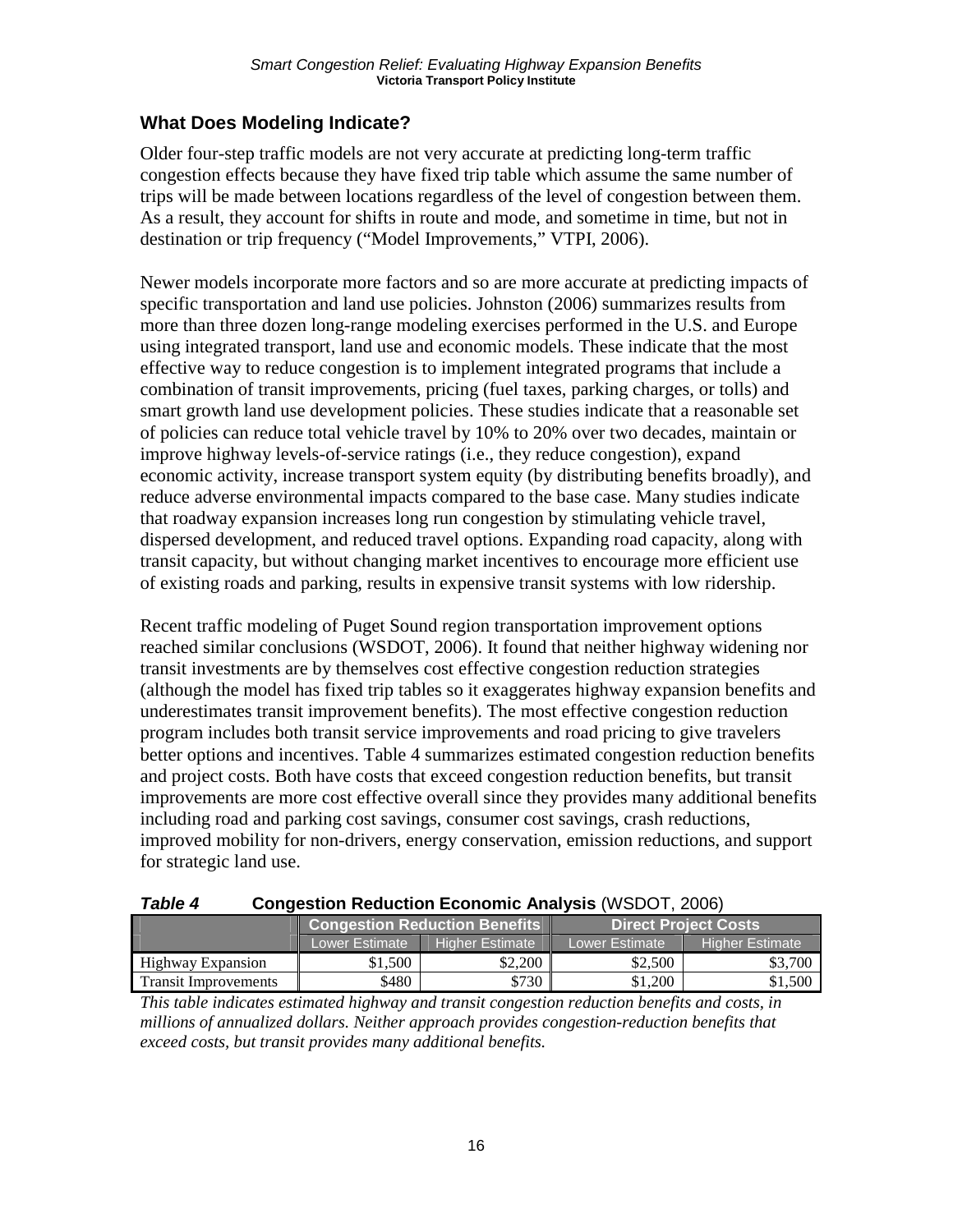# **Have Alternatives Failed?**

A common theme among highway expansion advocates is that alternatives, such as transit service improvements and mode shift incentives, have been tried but have failed and so should be abandoned in favor of highway expansion. They are wrong.

Only a small portion of total transportation funding is devoted to alternative modes and mobility management programs. For example, in 2004 governments in the U.S. spent about \$140 billion on roads and about \$26 billion dollars to support public transit. Transit therefore receives about 16% of the total (FHWA, 2005). About half of transit funding is intended to provide basic mobility to non-drivers, such as special mobility services and bus services in suburban and rural areas, so only about 8% of surface transportation budgets are spent on transit services to attract discretionary travelers (people who have the option of driving). In addition, U.S. consumers, businesses and governments devote more than \$300 billion in resources to off-street parking, so only about 3% of total investment in surface transport is devoted to transit services intended to attract discretionary users. Nonmotorized transport receives an even small portion of transportation budgets, probably less than 1%, although it represents 5-10% of total trips ("Evaluating Walking and Cycling," VTPI, 2006). This does not include other external costs, such as accidents and pollution impacts, which are often reduced when travel shifts from automobile to transit (Litman, 2006).

Similarly, it is wrong to claim that mobility management strategies, such as commute trip reduction programs, HOV priority and parking pricing have been tried and failed. Although many communities have implemented some mobility management programs, most efforts are modest, representing a minority of employees, roads and parking facilities. Where appropriately implemented such programs have been successful, typically reducing vehicle trips by 10-30% among affected travelers, usually with lower total costs than accommodating an additional urban peak trip, taking into account road, parking and vehicle costs (USEPA, 2005; VTPI, 2006).

Highway expansion advocates exaggerate the portion of transportation resources devoted to alternative modes and mobility management programs because they focus on particular budgets, such as regional capital investments in cities developing major new transit systems, where more than half of total expenditures may be devoted to alternative modes for a few years. However, when all transportation budgets are considered, including parking facility expenditures, and averaged over a longer time period, the portion devoted to alternative modes is generally reasonable. Proportionately large investments in alternative modes can be justified in most communities to offset decades of planning and investments skewed toward automobiles.

Highway expansion advocates argue that it is unfair and inefficient to devote significant resources to improve public transit that carry only a small portion of total trips. But transit carries a much greater portion of travel on major urban corridors, where roadway expansion is costly and transit demand is high, and so is often the most cost effective way of reducing congestion and improving mobility.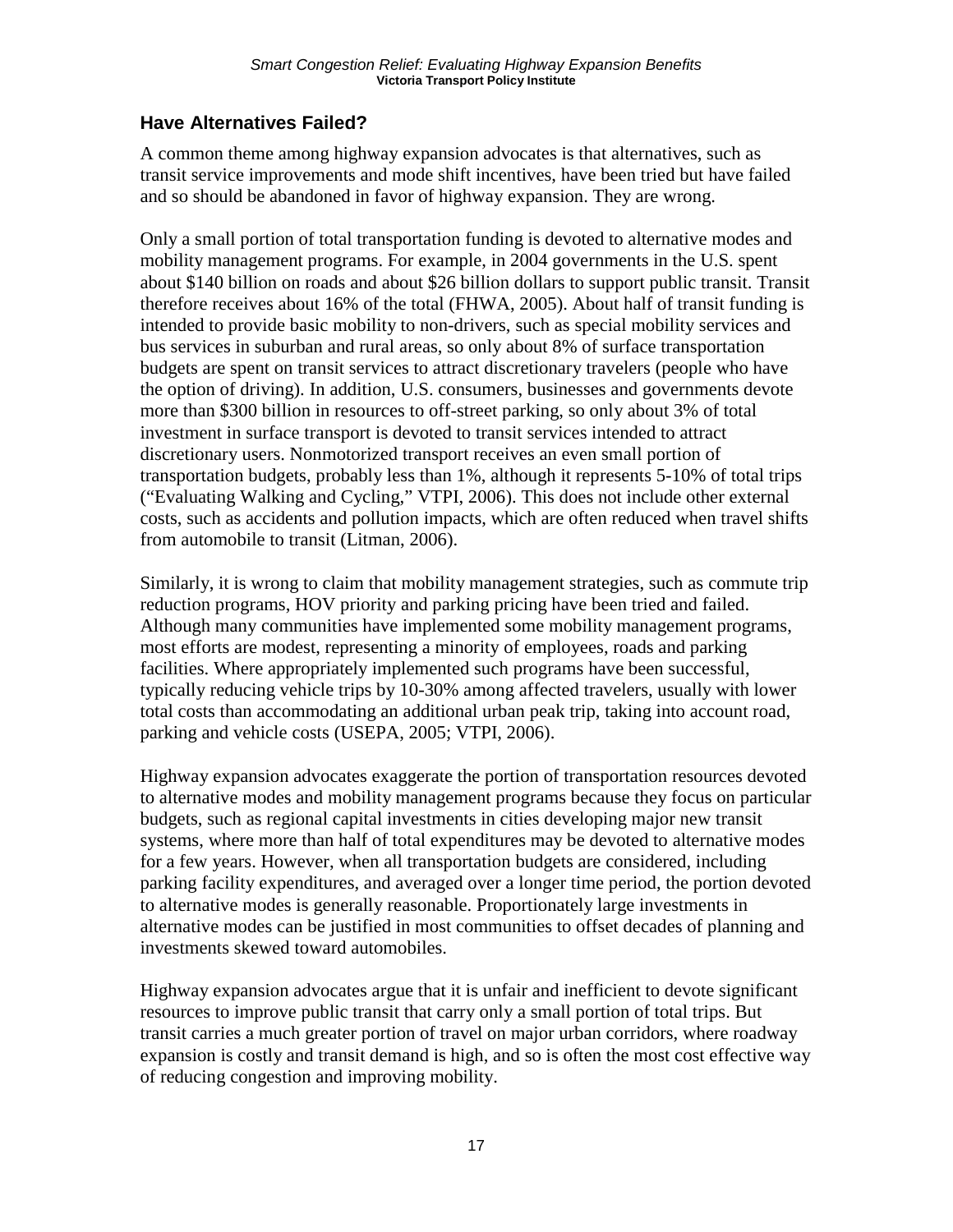# **Conclusions**

Modern transportation planning considers a wider range of impacts and options than was previously common, which supports policies and programs that improve transport options, encourage more efficient travel patterns, and increase land use accessibility. These provide multiple benefits. Some people want to return to traditional planning practices that favor automobile travel and ignore other planning objectives. They advocate highway expansion to reduce congestion. Their analysis tends to:

- Exaggerate highway expansion congestion reduction impacts and economic benefits.
- Ignore or understate generated traffic and induced travel effects.
- Overlook many economic, social and environmental costs of wider highways, increased vehicle traffic and sprawled land use.
- Underestimate the true costs of expanding major urban highways.
- Fail to compare highway expansion with other transportation improvement options.

Some of these errors are subtle, technical, and even counter-intuitive. It is therefore important that decision makers and the general public become informed about issues such as the implications of different congestion indicators, the impacts of generated traffic and induced travel, the economic returns on roadway capacity expansion, and more comprehensive planning techniques.

Such projects are only cost effective if they can be funded by peak-period users. Even based on proponents' optimistic projections, highway expansion projects would cost \$200 to \$400 annually per urban commuter. When faced with such tolls motorists often prefer to shift route, mode or destination, so such projects cannot recover their costs. As a result, they would require funding from people who do not directly benefits, which is inefficient and inequitable. Described differently, traffic congestion results from market distortions that underprice driving and stimulate sprawl, resulting in economically excessive motor vehicle travel ("Market Principles," VTPI, 2006). Under such circumstances, expanding highways cannot reduce long term congestion, and would increase other transport problems such as downstream congestion, parking demand, accidents, pollution emissions, sprawl, and inadequate mobility for non-drivers.

Alternative strategies can reduce traffic congestion and provide other benefits. Advanced modeling indicates that the most cost effective solution to traffic congestion reduction includes a combination of transit improvements, road pricing and smart growth land use policies. This is most efficient and equitable overall because it reflects market principles, including viable consumer options, cost-based pricing and more neutral public policies.

This is not to suggest that driving is bad or that highways should never be improved. However, when all impacts and options are considered, highway expansion is significantly more costly than advocates claim and provides less overall benefit than many alternative policies and programs.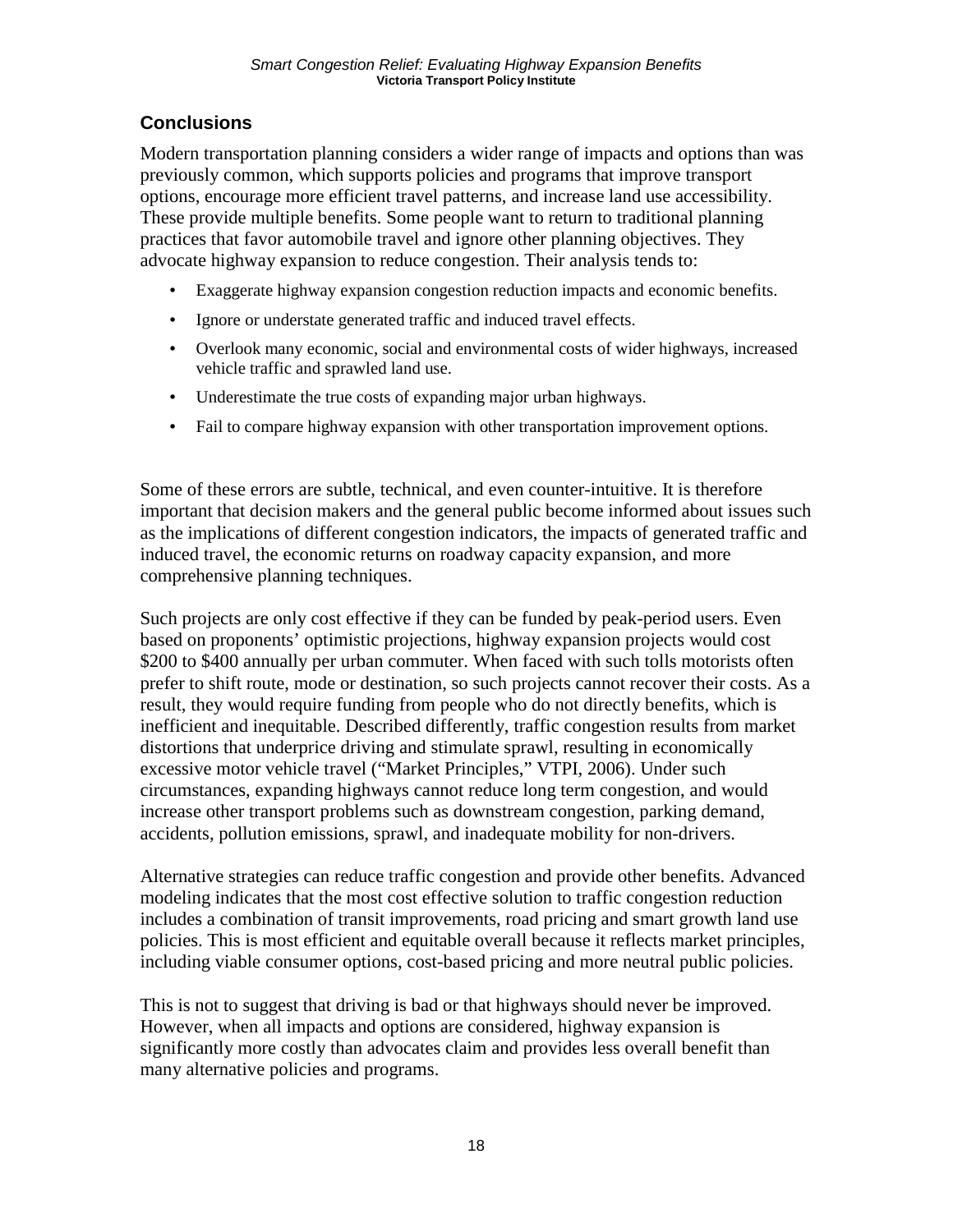#### **References**

AHUA (2004), *Unclogging America's Arteries: Effective Relief for Highway Bottlenecks*, American Highway Users Alliance ([www.highways.org\)](http://www.highways.org/).

Marlon G. Boarnet and Andrew F. Haughwout (2000), *Do Highways Matter? Evidence and Policy Implications of Highways' Influence on Metropolitan Development*, Brooking [\(www.brookings.edu\)](http://www.brookings.edu/).

Robert L. Bertini (2005), *You Are the Traffic Jam: An Examination of Congestion Measures*, Department of Civil & Environmental Engineering, Portland State University, TRB Annual Meeting ([www.trb.org\)](http://www.trb.org/); available at [www.its.pdx.edu/pdf/congestion\\_trb.pdf.](http://www.its.pdx.edu/pdf/congestion_trb.pdf)

Robert Cervero (2003), "Road Expansion, Urban Growth, and Induced Travel: A Path Analysis," *Journal of the American Planning Association*, Vol. 69, No. 2 ([www.planning.org\)](http://www.planning.org/), Spring 2003, pp. 145-163.

Congestion Mitigation Task Force (2005), *Final Report & Recommendations Of The Governor's Congestion Mitigation Task Force*, Atlanta Regional Council [\(www.atlantaregional.com\)](http://www.atlantaregional.com/).

Wendell Cox and Alan Pisarski (2004), *Blueprint 2030: Affordable Mobility And Access For All*, Georgians for Better Mobility [\(http://ciprg.com/ul/gbt/atl-report-20040621.pdf\)](http://ciprg.com/ul/gbt/atl-report-20040621.pdf).

Elizabeth Deakin and Greig Harvey (1998), "The STEP Analysis Package: Description and Application Examples," Appendix B in *Technical Methods for Analyzing Pricing Measures to Reduce Transportation Emissions*, USEPA Report #231-R-98-006, ([www.epa.gov/clariton\)](http://www.epa.gov/clariton).

Reid Ewing, Rolf Pendall and Don Chen (2002), *Measuring Sprawl and Its Impacts*, Smart Growth America [\(www.smartgrowthamerica.org\)](http://www.smartgrowthamerica.org/).

FHWA (various years), *Highway Statistics*, ([www.fhwa.dot.gov\)](http://www.fhwa.dot.gov/).

Phil Goodwin (1996), "Empirical Evidence on Induced Traffic," *Transportation*, Vo. 23, No. 1, 1996, pp. 35-54.

Mark Hansen and Yuanlin Huang (1997), "Road Supply and Traffic in California Urban Areas," *Transportation Research A*, Vol. 31, No. 3, 1997, pp. 205-218.

David T. Hartgen and M. Gregory Fields (2006), *Building Roads to Reduce Traffic Congestion in America's Cities: How Much and at What Cost?*, Reason Foundation ([www.reason.org\)](http://www.reason.org/).

Andrew F. Haughwout (2000), "The Paradox of Infrastructure Investment," *Brookings Review*, Summer 2000, pp. 40-43; [www.brook.edu/press/REVIEW/summer2000/haughwout.htm.](http://www.brook.edu/press/REVIEW/summer2000/haughwout.htm)

IEDC (2006), Economic Development and Smart Growth: Case Studies on the Connections Between Smart Growth Development and Jobs, Wealth, and Quality of Life in Communities, International Economic Development Council; available at [www.iedconline.org/Downloads/Smart\\_Growth.pdf.](http://www.iedconline.org/Downloads/Smart_Growth.pdf)

Robert A. Johnston (2006), *Review of U.S. and European Regional Modeling Studies of Policies Intended to Reduce Motorized Travel, Fuel Use, and Emissions*, VTPI ([www.vtpi.org/johnston.pdf\)](http://www.vtpi.org/johnston.pdf).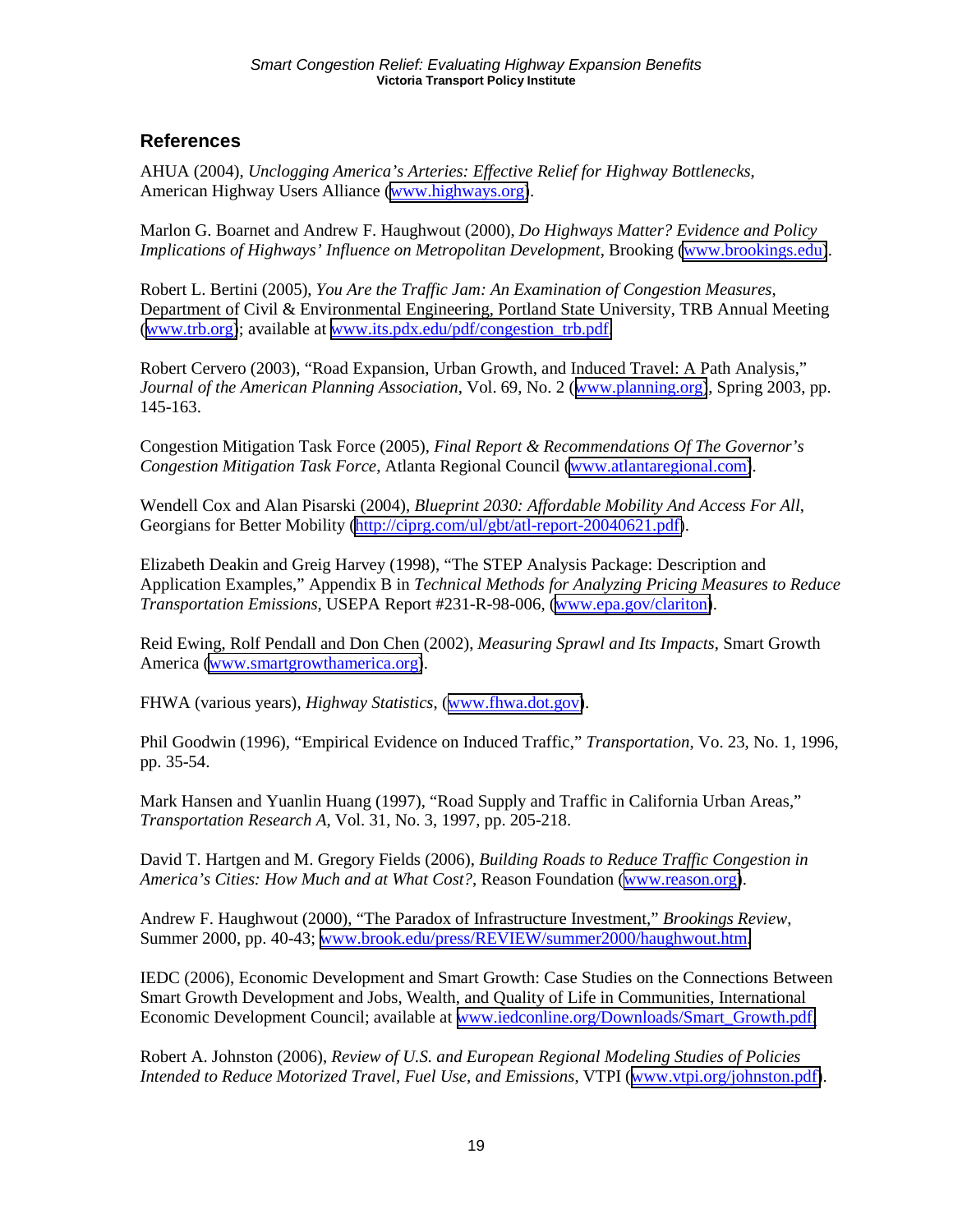Todd Litman (2001), "Generated Traffic; Implications for Transport Planning," *ITE Journal*, Vol. 71, No. 4, Institute of Transportation Engineers ([www.ite.org\)](http://www.ite.org/), April, 2001, pp. 38-47; also available at Victoria Transport Policy Institute website [\(www.vtpi.org/gentraf.pdf\)](http://www.vtpi.org/gentraf.pdf).

Todd Litman (2003), "Measuring Transportation: Traffic, Mobility and Accessibility," *ITE Journal* ([www.ite.org\)](http://www.ite.org/), Vol. 73, No. 10, October 2003, pp. 28-32, available at [www.vtpi.org/measure.pdf.](http://www.vtpi.org/measure.pdf)

Todd Litman (2004), *Rail Transit In America: Comprehensive Evaluation of Benefits*, Victoria Transport Policy Institute ([www.vtpi.org\)](http://www.vtpi.org/).

Todd Litman (2005a), *The Future Isn't What It Used To Be: Changing Trends And Their Implications For Transport Planning*, VTPI ([www.vtpi.org\)](http://www.vtpi.org/).

Todd Litman (2005b), *Evaluating Public Transit Benefits and Costs*, VTPI [\(www.vtpi.org\)](http://www.vtpi.org/).

Todd Litman (2006a), *Transportation Cost and Benefit Analysis; Techniques, Estimates and Implications*, Victoria Transport Policy Institute [\(www.vtpi.org/tca\)](http://www.vtpi.org/tca).

Todd Litman (2006b), *Smart Transportation Investments II: Reevaluating The Role Of Public Transit For Improving Urban Transportation*, VTPI [\(www.vtpi.org\)](http://www.vtpi.org/).

Jon Miller, Henry Robison & Michael Lahr (1999) *Estimating Important Transportation-Related Regional Economic Relationships in Bexar County, Texas*, VIA Transit ([www.viainfo.net\)](http://www.viainfo.net/).

Mark Muro and Robert Puentes (2004), *Investing In A Better Future: A Review Of The Fiscal And Competitive Advantages Of Smarter Growth Development Patterns*, Brookings Institute ([www.brookings.edu\)](http://www.brookings.edu/).

M.I. Nadri and T.P. Mamuneas (1996), *Contribution of Highway Capital to Industry and National Productivity Growth*, FHWA, USDOT; citied in USDOT (1997), *Transportation in the United States: A Review*, USDOT ([http://ntl.bts.gov/data/titustxt.pdf\)](http://ntl.bts.gov/data/titustxt.pdf).

Robert Noland (2001), "Relationships Between Highway Capacity and Induced Vehicle Travel," *Transportation Research A*, Vol. 35, No. 1, January 2001, pp. 47-72.

Remy Prud'homme and Chang-Woon Lee (1998), "Size, Sprawl, Speed and the Efficiency of Cities," Observatoire de l'Économic et des Institutions Locals (Paris).

Chad Shirley and Clifford Winston (2004), "Firm Inventory Behavior And The Returns From Highway Infrastructure Investments," *Journal of Urban Economics*, Volume 55, Issue 2 ([www.sciencedirect.com\)](http://www.sciencedirect.com/), March 2004, pp. 398-415.

STPP (2001), *Easing the Burden: A Companion Analysis of the Texas Transportation Institute's Congestion Study*, Surface Transportation Policy Project [\(www.transact.org\)](http://www.transact.org/), 2001.

TDA Inc. (2003), *End Gridlock Now, Our Transportation Mess: Truth and Facts versus Myths and Baloney*, Kemper Development Company ([www.tdanet.com\)](http://www.tdanet.com/), 2003.

TRB (1995), *Expanding Metropolitan Highways: Implications for Air Quality and Energy Use*, Transportation Research Board, Special Report 345, National Academy Press [\(www.trb.org\)](http://www.trb.org/).